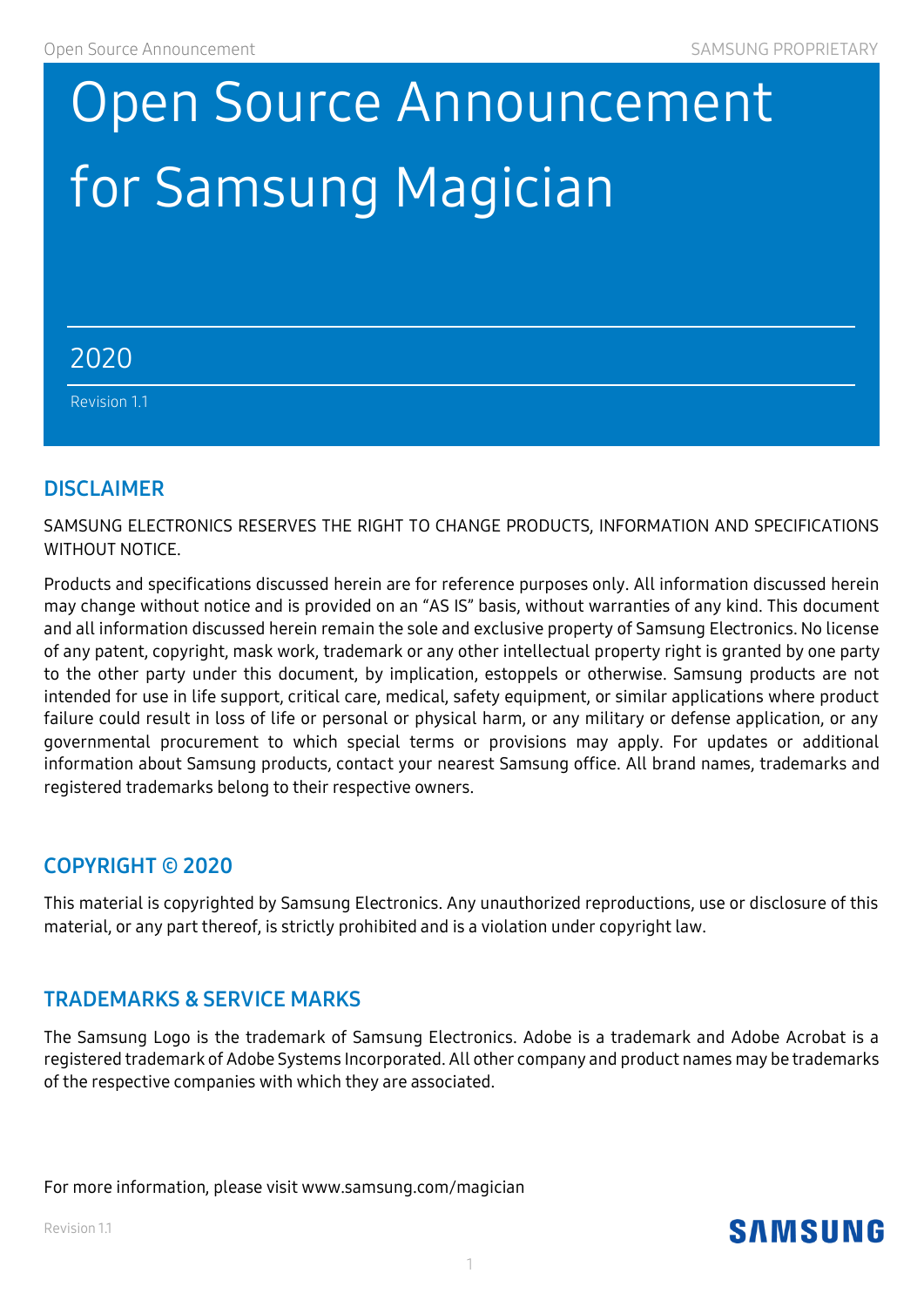# **Revision History**

| <b>Revision</b><br><b>Number</b> | <b>Description</b>                                                   | <b>Revision Date</b> |
|----------------------------------|----------------------------------------------------------------------|----------------------|
| 1.0                              | Initial Release                                                      | Sep 2019             |
|                                  | Duplicated contents deleted (OpenSSL, JsonCpp, Diskspd,              |                      |
| 1.1                              | Newtonsoft.Json, Taskscheduler, LZ4 - Fast LZ compression algorithm, | Mar 2020             |
|                                  | CMake)                                                               |                      |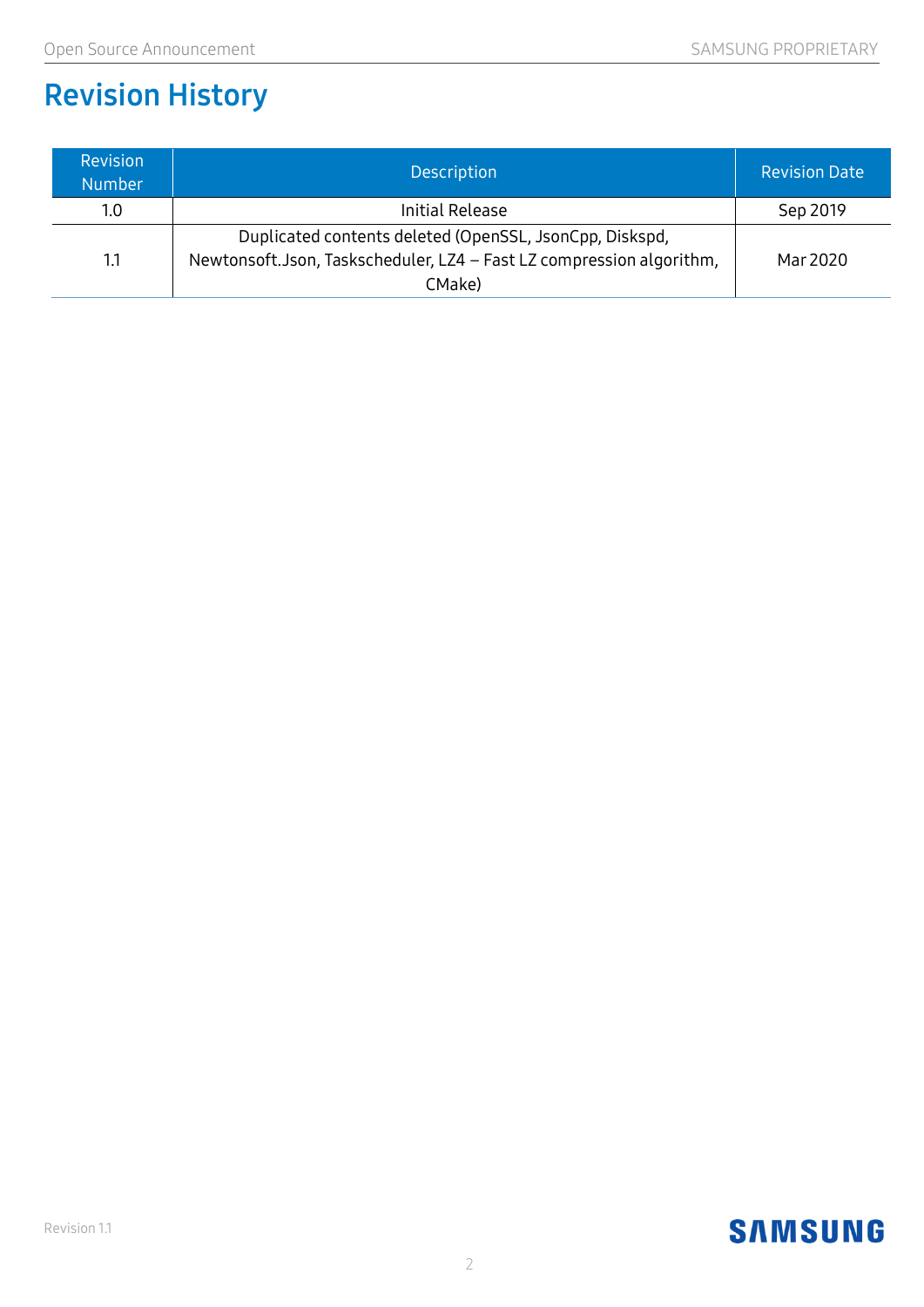The software included in this product contains copyrighted software that is licensed under the GNU Lesser General License (LGPL), BSD, OpenSSL and MIT.

Below is the list of components covered under LGPL. You may obtain the complete Corresponding Source code from us for a period of three years after our last shipment of this product by sending email to: oss.request@samsung.com

If you want to obtain the complete Corresponding Source code in the physical medium such as CD-ROM, the cost of physically performing source distribution may be charged. This offer is valid to anyone in receipt of this information.

| Component  | <b>License</b>  |
|------------|-----------------|
| Judy Array | <b>LGPL 2.1</b> |

Below is the list of components covered under BSD.

| Component |  |  |  |                                 | License |
|-----------|--|--|--|---------------------------------|---------|
|           |  |  |  | LZ4 - Fast LZ compression   BSD |         |
| algorithm |  |  |  |                                 |         |
| CMake     |  |  |  |                                 |         |

Below is the list of components covered under OpenSSL.

| Component | License                  |
|-----------|--------------------------|
| OpenSSL   | OpenSSL, Original SSLeay |

Below is the list of components covered under MIT-style license.

| Component       | License |
|-----------------|---------|
| JsonCpp         | MIT     |
| DiskSpd         |         |
| Newtonsoft.Json |         |
| Taskscheduler   |         |

Below is the list of components covered under New BSD license.

| Component  | License |
|------------|---------|
| libarchive | New BSD |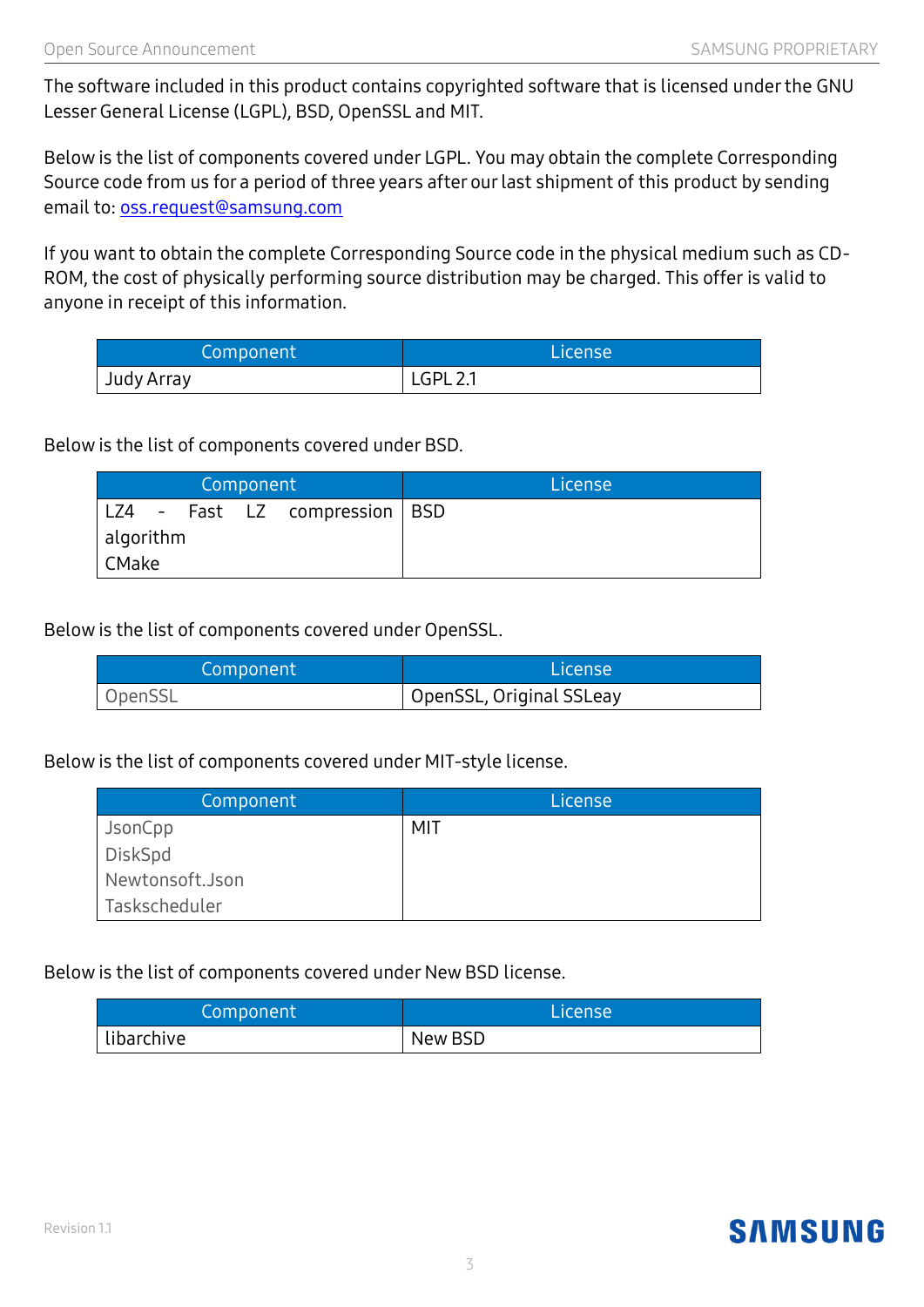# **Judy Array (GNU Lesser General Public License)**

Version 2.1, February 1999

Copyright (C) 1991, 1999 Free Software Foundation, Inc.

59 Temple Place, Suite 330, Boston, MA 02111-1307 USA

Everyone is permitted to copy and distribute verbatim copies

of this license document, but changing it is not allowed.

[This is the first released version of the Lesser GPL. It also counts as the successor of the GNU Library Public License, version 2, hence the version number 2.1.]

#### Preamble

The licenses for most software are designed to take away your freedom to share and change it. By contrast, the GNU General Public Licenses are intended to guarantee your freedom to share and change free software--to make sure the software is free for all its users.

This license, the Lesser General Public License, applies to some specially designated software packages--typically libraries--of the Free Software Foundation and other authors who decide to use it. You can use it too, but we suggest you first think carefully about whether this license or the ordinary General Public License is the better strategy to use in any particular case, based on the explanations below.

When we speak of free software, we are referring to freedom of use, not price. Our General Public Licenses are designed to make sure that you have the freedom to distribute copies of free software (and charge for this service if you wish); that you receive source code or can get it if you want it; that you can change the software and use pieces of it in new free programs; and that you are informed that you can do these things.

To protect your rights, we need to make restrictions that forbid distributors to deny you these rights or to ask you to surrender these rights. These restrictions translate to certain responsibilities for you if you distribute copies of the library or if you modify it.

Revision 1.1 For example, if you distribute copies of the library, whether gratis or for a fee, you must give the recipients all the rights that we gave you. You must make sure that they, too, receive or can get the source code. If you link other code with the library, you must provide complete object files to the recipients, so that they can relink them with the library after making changes to the library and recompiling it. And you must show them these terms so they know their rights.

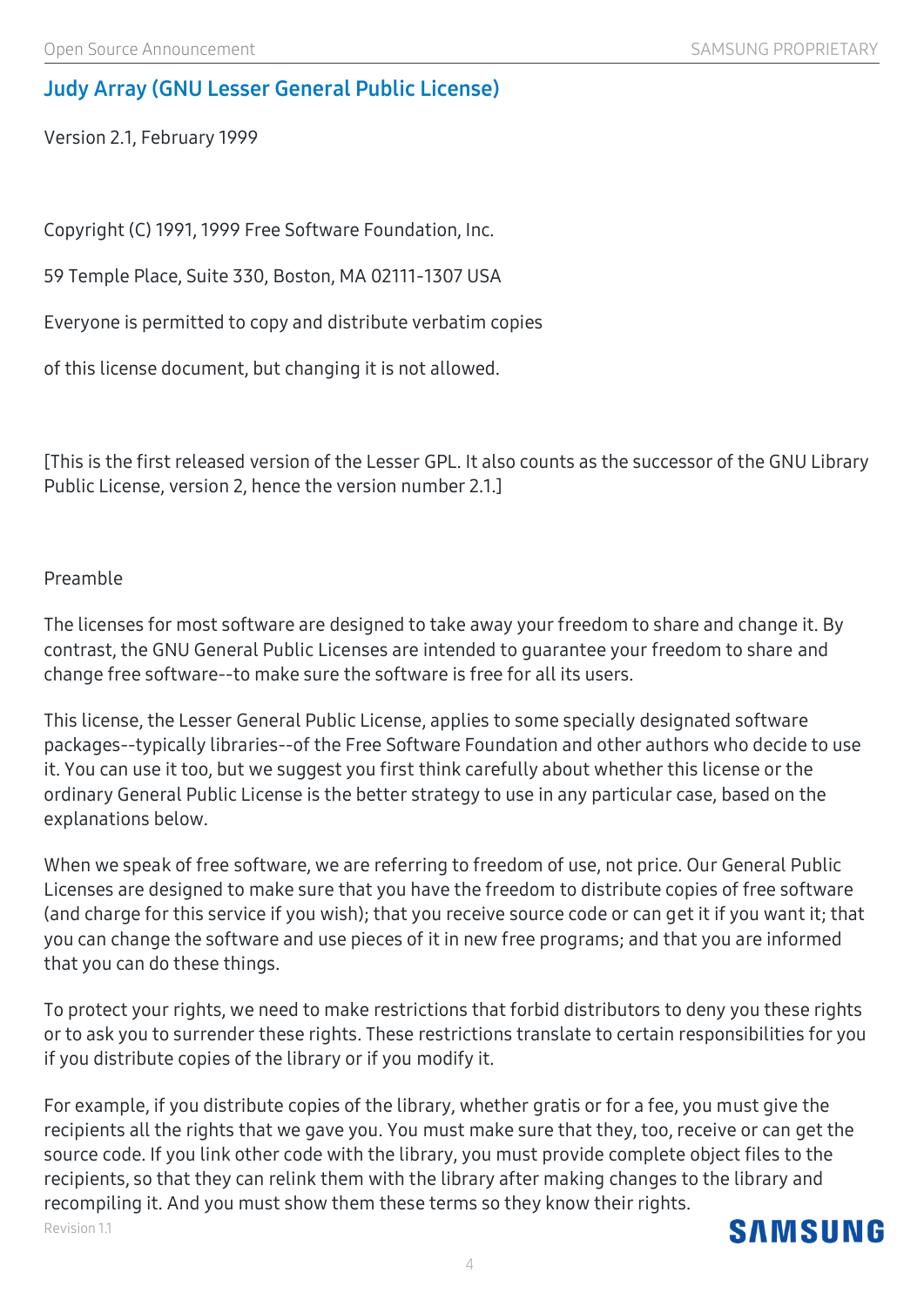We protect your rights with a two-step method: (1) we copyright the library, and (2) we offer you this license, which gives you legal permission to copy, distribute and/or modify the library.

To protect each distributor, we want to make it very clear that there is no warranty for the free library. Also, if the library is modified by someone else and passed on, the recipients should know that what they have is not the original version, so that the original author's reputation will not be affected by problems that might be introduced by others.

Finally, software patents pose a constant threat to the existence of any free program. We wish to make sure that a company cannot effectively restrict the users of a free program by obtaining a restrictive license from a patent holder. Therefore, we insist that any patent license obtained for a version of the library must be consistent with the full freedom of use specified in this license.

Most GNU software, including some libraries, is covered by the ordinary GNU General Public License. This license, the GNU Lesser General Public License, applies to certain designated libraries, and is quite different from the ordinary General Public License. We use this license for certain libraries in order to permit linking those libraries into non-free programs.

When a program is linked with a library, whether statically or using a shared library, the combination of the two is legally speaking a combined work, a derivative of the original library. The ordinary General Public License therefore permits such linking only if the entire combination fits its criteria of freedom. The Lesser General Public License permits more lax criteria for linking other code with the library.

We call this license the "Lesser" General Public License because it does Less to protect the user's freedom than the ordinary General Public License. It also provides other free software developers Less of an advantage over competing non-free programs. These disadvantages are the reason we use the ordinary General Public License for many libraries. However, the Lesser license provides advantages in certain special circumstances.

For example, on rare occasions, there may be a special need to encourage the widest possible use of a certain library, so that it becomes a de-facto standard. To achieve this, non-free programs must be allowed to use the library. A more frequent case is that a free library does the same job as widely used non-free libraries. In this case, there is little to gain by limiting the free library to free software only, so we use the Lesser General Public License.

In other cases, permission to use a particular library in non-free programs enables a greater number of people to use a large body of free software. For example, permission to use the GNU C Library in non-free programs enables many more people to use the whole GNU operating system, as well as its variant, the GNU/Linux operating system.

Although the Lesser General Public License is Less protective of the users' freedom, it does ensure that the user of a program that is linked with the Library has the freedom and the wherewithal to run that program using a modified version of the Library.

The precise terms and conditions for copying, distribution and modification follow. Pay close attention to the difference between a "work based on the library" and a "work that uses the library".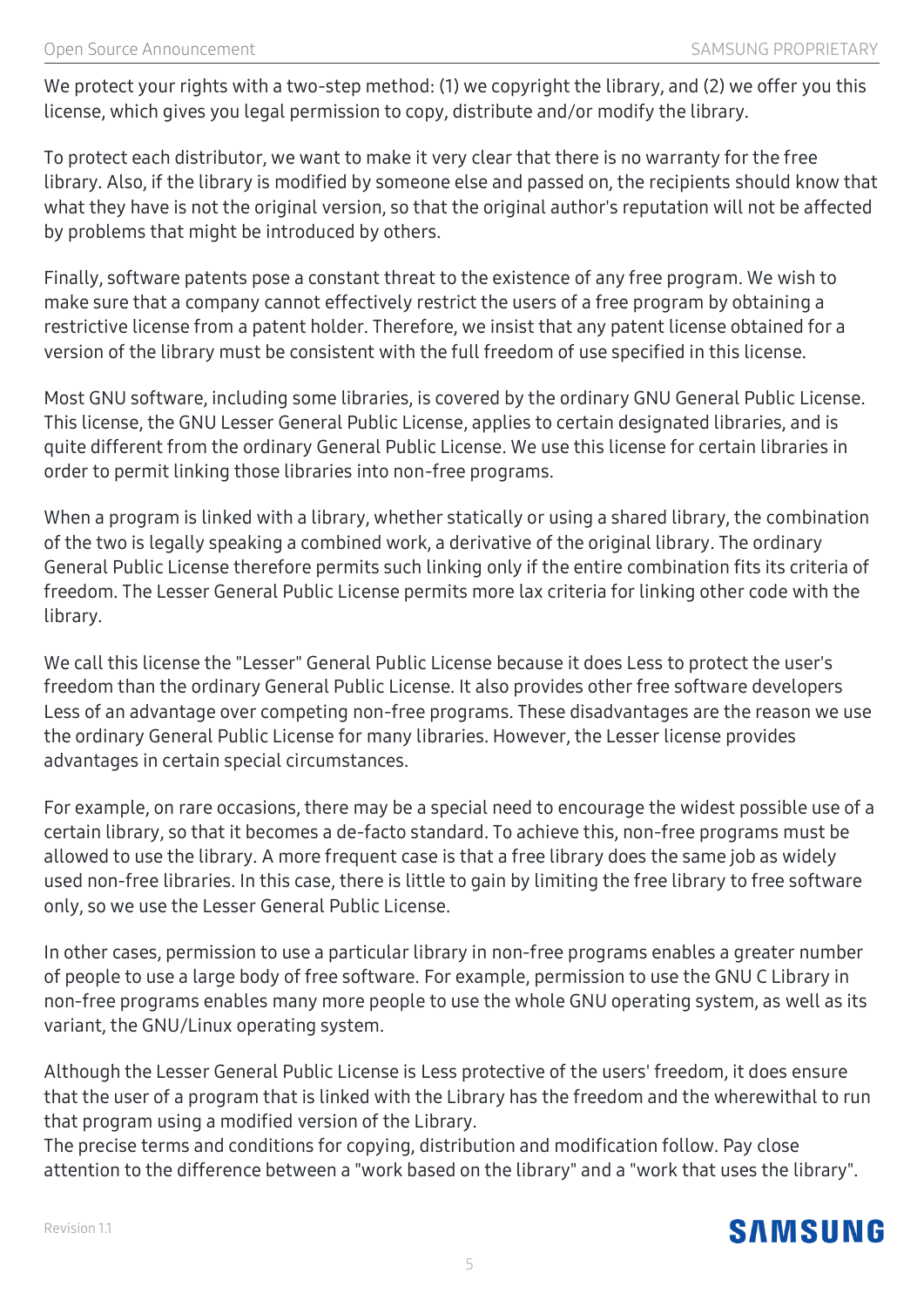The former contains code derived from the library, whereas the latter must be combined with the library in order to run.

#### TERMS AND CONDITIONS FOR COPYING, DISTRIBUTION AND MODIFICATION

0. This License Agreement applies to any software library or other program which contains a notice placed by the copyright holder or other authorized party saying it may be distributed under the terms of this Lesser General Public License (also called "this License"). Each licensee is addressed as "you".

A "library" means a collection of software functions and/or data prepared so as to be conveniently linked with application programs (which use some of those functions and data) to form executables.

The "Library", below, refers to any such software library or work which has been distributed under these terms. A "work based on the Library" means either the Library or any derivative work under copyright law: that is to say, a work containing the Library or a portion of it, either verbatim or with modifications and/or translated straightforwardly into another language. (Hereinafter, translation is included without limitation in the term "modification".)

"Source code" for a work means the preferred form of the work for making modifications to it. For a library, complete source code means all the source code for all modules it contains, plus any associated interface definition files, plus the scripts used to control compilation and installation of the library.

Activities other than copying, distribution and modification are not covered by this License; they are outside its scope. The act of running a program using the Library is not restricted, and output from such a program is covered only if its contents constitute a work based on the Library (independent of the use of the Library in a tool for writing it). Whether that is true depends on what the Library does and what the program that uses the Library does.

1. You may copy and distribute verbatim copies of the Library's complete source code as you receive it, in any medium, provided that you conspicuously and appropriately publish on each copy an appropriate copyright notice and disclaimer of warranty; keep intact all the notices that refer to this License and to the absence of any warranty; and distribute a copy of this License along with the Library.

You may charge a fee for the physical act of transferring a copy, and you may at your option offer warranty protection in exchange for a fee.

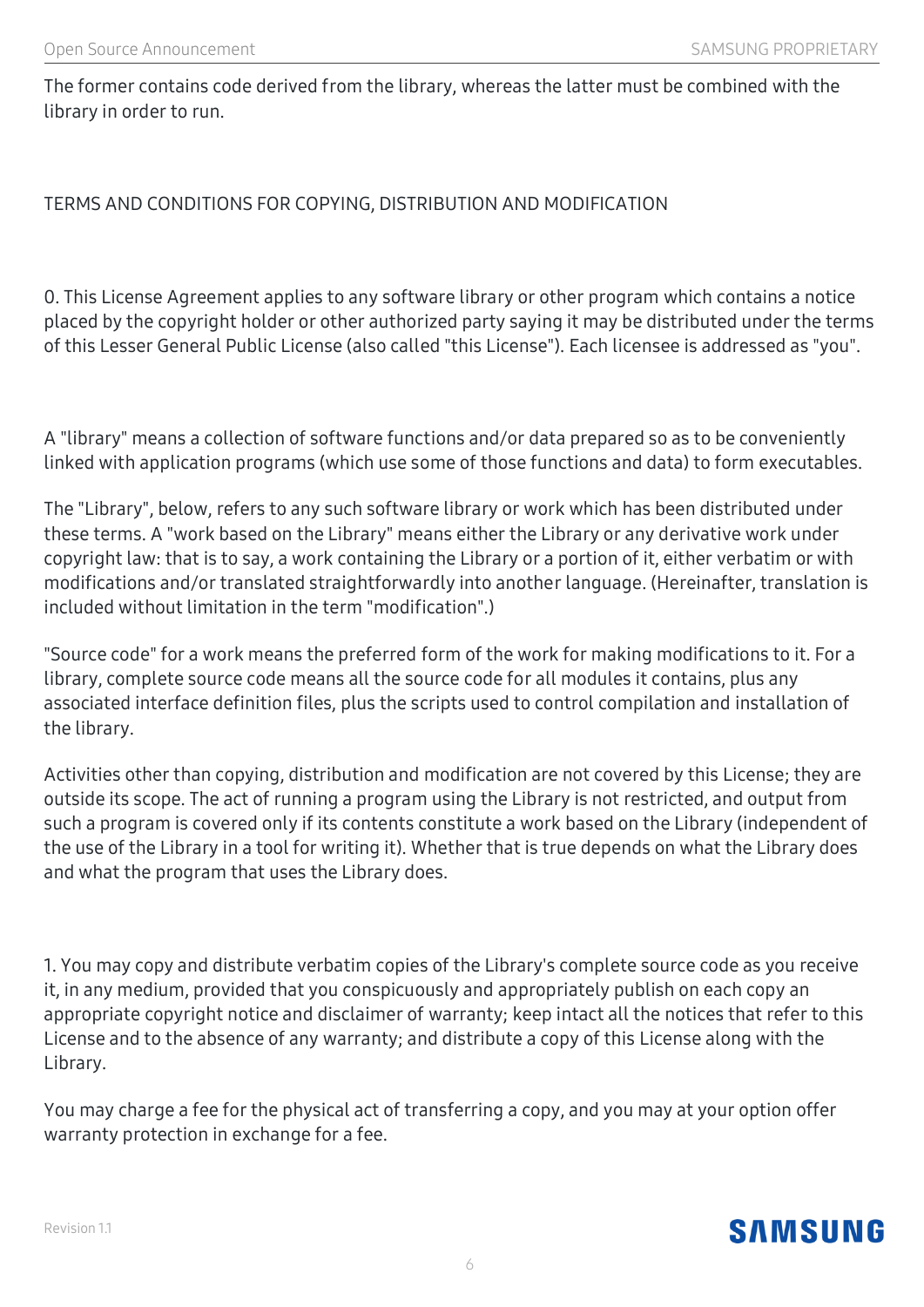2. You may modify your copy or copies of the Library or any portion of it, thus forming a work based on the Library, and copy and distribute such modifications or work under the terms of Section 1 above, provided that you also meet all of these conditions:

a) The modified work must itself be a software library.

b) You must cause the files modified to carry prominent notices stating that you changed the files and the date of any change.

c) You must cause the whole of the work to be licensed at no charge to all third parties under the terms of this License.

d) If a facility in the modified Library refers to a function or a table of data to be supplied by an application program that uses the facility, other than as an argument passed when the facility is invoked, then you must make a good faith effort to ensure that, in the event an application does not supply such function or table, the facility still operates, and performs whatever part of its purpose remains meaningful.

(For example, a function in a library to compute square roots has a purpose that is entirely welldefined independent of the application. Therefore, Subsection 2d requires that any applicationsupplied function or table used by this function must be optional: if the application does not supply it, the square root function must still compute square roots.)

 These requirements apply to the modified work as a whole. If identifiable sections of that work are not derived from the Library, and can be reasonably considered independent and separate works in themselves, then this License, and its terms, do not apply to those sections when you distribute them as separate works. But when you distribute the same sections as part of a whole which is a work based on the Library, the distribution of the whole must be on the terms of this License, whose permissions for other licensees extend to the entire whole, and thus to each and every part regardless of who wrote it.

 Thus, it is not the intent of this section to claim rights or contest your rights to work written entirely by you; rather, the intent is to exercise the right to control the distribution of derivative or collective works based on the Library.

 In addition, mere aggregation of another work not based on the Library with the Library (or with a work based on the Library) on a volume of a storage or distribution medium does not bring the other work under the scope of this License.

3. You may opt to apply the terms of the ordinary GNU General Public License instead of this License to a given copy of the Library. To do this, you must alter all the notices that refer to this License, so that they refer to the ordinary GNU General Public License, version 2, instead of to this License. (If a newer version than version 2 of the ordinary GNU General Public License has appeared, then you can specify that version instead if you wish.) Do not make any other change in these notices.

Once this change is made in a given copy, it is irreversible for that copy, so the ordinary GNU General Public License applies to all subsequent copies and derivative works made from that copy.



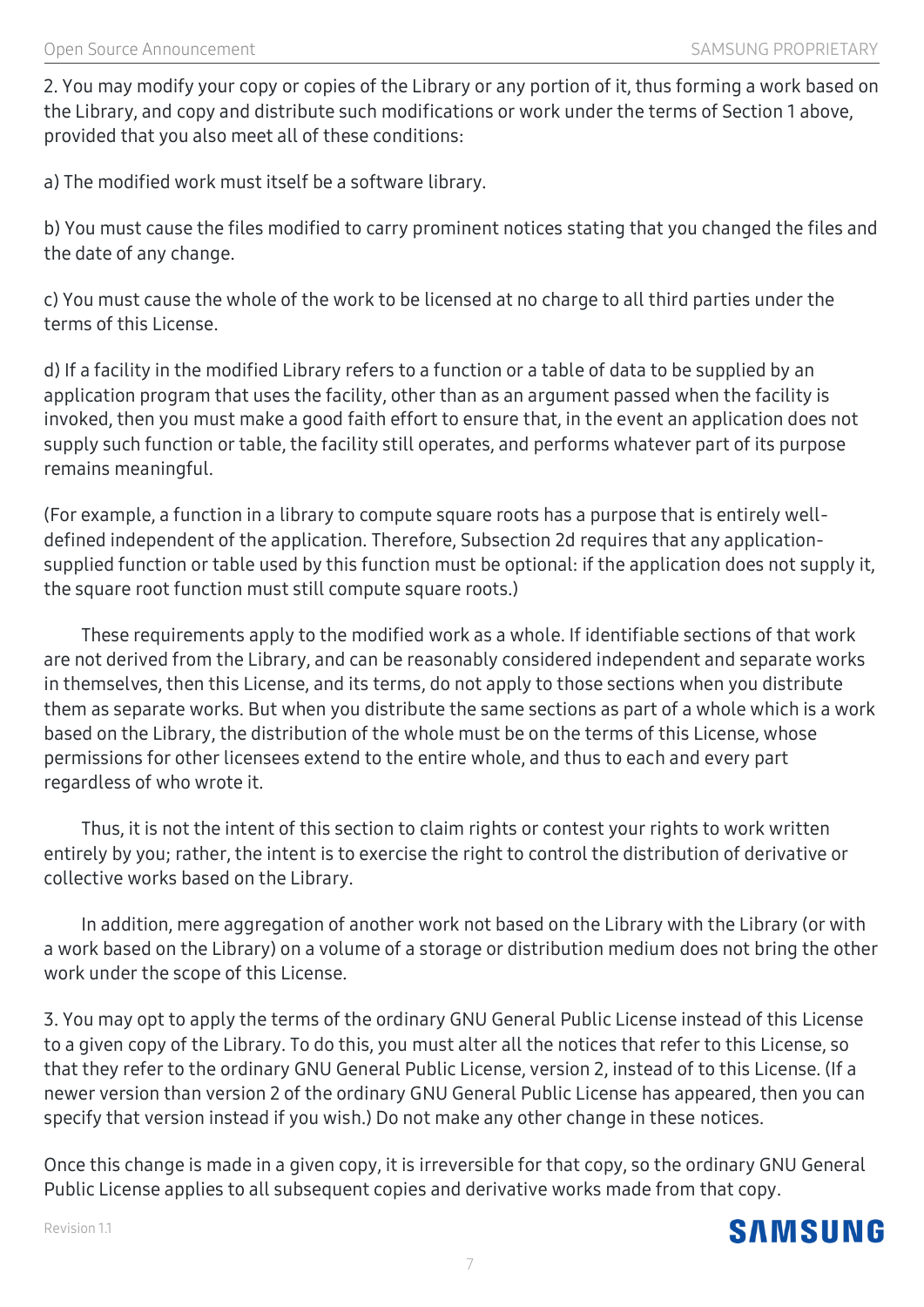This option is useful when you wish to copy part of the code of the Library into a program that is not a library.

4. You may copy and distribute the Library (or a portion or derivative of it, under Section 2) in object code or executable form under the terms of Sections 1 and 2 above provided that you accompany it with the complete corresponding machine-readable source code, which must be distributed under the terms of Sections 1 and 2 above on a medium customarily used for software interchange.

If distribution of object code is made by offering access to copy from a designated place, then offering equivalent access to copy the source code from the same place satisfies the requirement to distribute the source code, even though third parties are not compelled to copy the source along with the object code.

5. A program that contains no derivative of any portion of the Library, but is designed to work with the Library by being compiled or linked with it, is called a "work that uses the Library". Such a work, in isolation, is not a derivative work of the Library, and therefore falls outside the scope of this License.

However, linking a "work that uses the Library" with the Library creates an executable that is a derivative of the Library (because it contains portions of the Library), rather than a "work that uses the library". The executable is therefore covered by this License. Section 6 states terms for distribution of such executables.

When a "work that uses the Library" uses material from a header file that is part of the Library, the object code for the work may be a derivative work of the Library even though the source code is not. Whether this is true is especially significant if the work can be linked without the Library, or if the work is itself a library. The threshold for this to be true is not precisely defined by law.

If such an object file uses only numerical parameters, data structure layouts and accessors, and small macros and small inline functions (ten lines or less in length), then the use of the object file is unrestricted, regardless of whether it is legally a derivative work. (Executables containing this object code plus portions of the Library will still fall under Section 6.)

Otherwise, if the work is a derivative of the Library, you may distribute the object code for the work under the terms of Section 6. Any executables containing that work also fall under Section 6, whether or not they are linked directly with the Library itself.

6. As an exception to the Sections above, you may also combine or link a "work that uses the Library" with the Library to produce a work containing portions of the Library, and distribute that work under terms of your choice, provided that the terms permit modification of the work for the customer's own use and reverse engineering for debugging such modifications.

You must give prominent notice with each copy of the work that the Library is used in it and that the Library and its use are covered by this License. You must supply a copy of this License. If the work

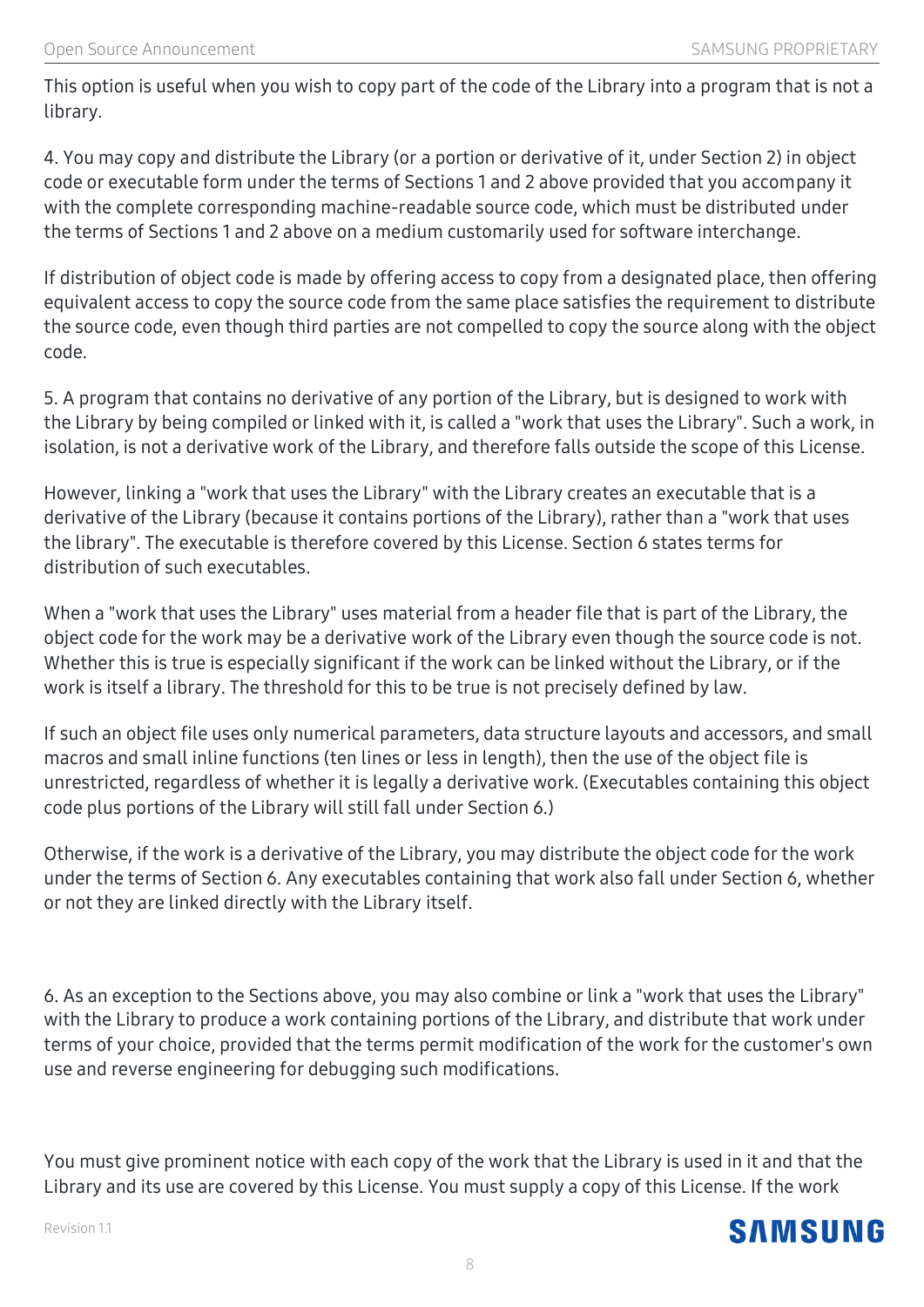during execution displays copyright notices, you must include the copyright notice for the Library among them, as well as a reference directing the user to the copy of this License. Also, you must do one of these things:

 a) Accompany the work with the complete corresponding machine-readable source code for the Library including whatever changes were used in the work (which must be distributed under Sections 1 and 2 above); and, if the work is an executable linked with the Library, with the complete machinereadable "work that uses the Library", as object code and/or source code, so that the user can modify the Library and then relink to produce a modified executable containing the modified Library. (It is understood that the user who changes the contents of definitions files in the Library will not necessarily be able to recompile the application to use the modified definitions.)

 b) Use a suitable shared library mechanism for linking with the Library. A suitable mechanism is one that (1) uses at run time a copy of the library already present on the user's computer system, rather than copying library functions into the executable, and (2) will operate properly with a modified version of the library, if the user installs one, as long as the modified version is interfacecompatible with the version that the work was made with.

 c) Accompany the work with a written offer, valid for at least three years, to give the same user the materials specified in Subsection 6a, above, for a charge no more than the cost of performing this distribution.

 d) If distribution of the work is made by offering access to copy from a designated place, offer equivalent access to copy the above specified materials from the same place.

 e) Verify that the user has already received a copy of these materials or that you have already sent this user a copy.

For an executable, the required form of the "work that uses the Library" must include any data and utility programs needed for reproducing the executable from it. However, as a special exception, the materials to be distributed need not include anything that is normally distributed (in either source or binary form) with the major components (compiler, kernel, and so on) of the operating system on which the executable runs, unless that component itself accompanies the executable.

It may happen that this requirement contradicts the license restrictions of other proprietary libraries that do not normally accompany the operating system. Such a contradiction means you cannot use both them and the Library together in an executable that you distribute.

7. You may place library facilities that are a work based on the Library side-by-side in a single library together with other library facilities not covered by this License, and distribute such a combined

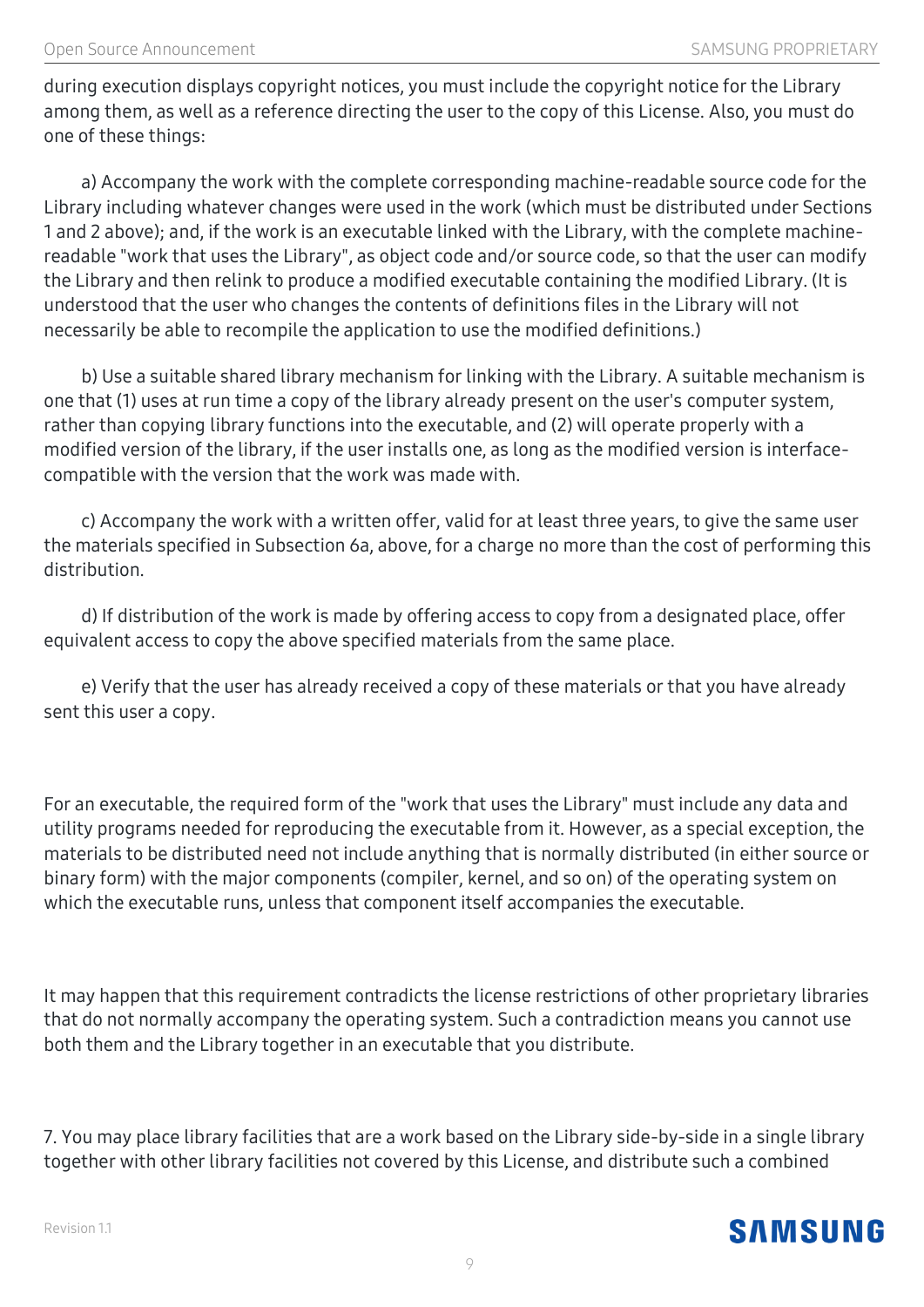library, provided that the separate distribution of the work based on the Library and of the other library facilities is otherwise permitted, and provided that you do these two things:

 a) Accompany the combined library with a copy of the same work based on the Library, uncombined with any other library facilities. This must be distributed under the terms of the Sections above.

 b) Give prominent notice with the combined library of the fact that part of it is a work based on the Library, and explaining where to find the accompanying uncombined form of the same work.

8. You may not copy, modify, sublicense, link with, or distribute the Library except as expressly provided under this License. Any attempt otherwise to copy, modify, sublicense, link with, or distribute the Library is void, and will automatically terminate your rights under this License. However, parties who have received copies, or rights, from you under this License will not have their licenses terminated so long as such parties remain in full compliance.

9. You are not required to accept this License, since you have not signed it. However, nothing else grants you permission to modify or distribute the Library or its derivative works. These actions are prohibited by law if you do not accept this License. Therefore, by modifying or distributing the Library (or any work based on the Library), you indicate your acceptance of this License to do so, and all its terms and conditions for copying, distributing or modifying the Library or works based on it.

10. Each time you redistribute the Library (or any work based on the Library), the recipient automatically receives a license from the original licensor to copy, distribute, link with or modify the Library subject to these terms and conditions. You may not impose any further restrictions on the recipients' exercise of the rights granted herein. You are not responsible for enforcing compliance by third parties with this License.

11. If, as a consequence of a court judgment or allegation of patent infringement or for any other reason (not limited to patent issues), conditions are imposed on you (whether by court order, agreement or otherwise) that contradict the conditions of this License, they do not excuse you from the conditions of this License. If you cannot distribute so as to satisfy simultaneously your obligations under this License and any other pertinent obligations, then as a consequence you may not distribute the Library at all. For example, if a patent license would not permit royalty-free redistribution of the Library by all those who receive copies directly or indirectly through you, then the only way you could satisfy both it and this License would be to refrain entirely from distribution of the Library.

If any portion of this section is held invalid or unenforceable under any particular circumstance, the balance of the section is intended to apply, and the section as a whole is intended to apply in other circumstances.

It is not the purpose of this section to induce you to infringe any patents or other property right claims or to contest validity of any such claims; this section has the sole purpose of protecting the integrity of the free software distribution system which is implemented by public license practices. Many people have made generous contributions to the wide range of software distributed through



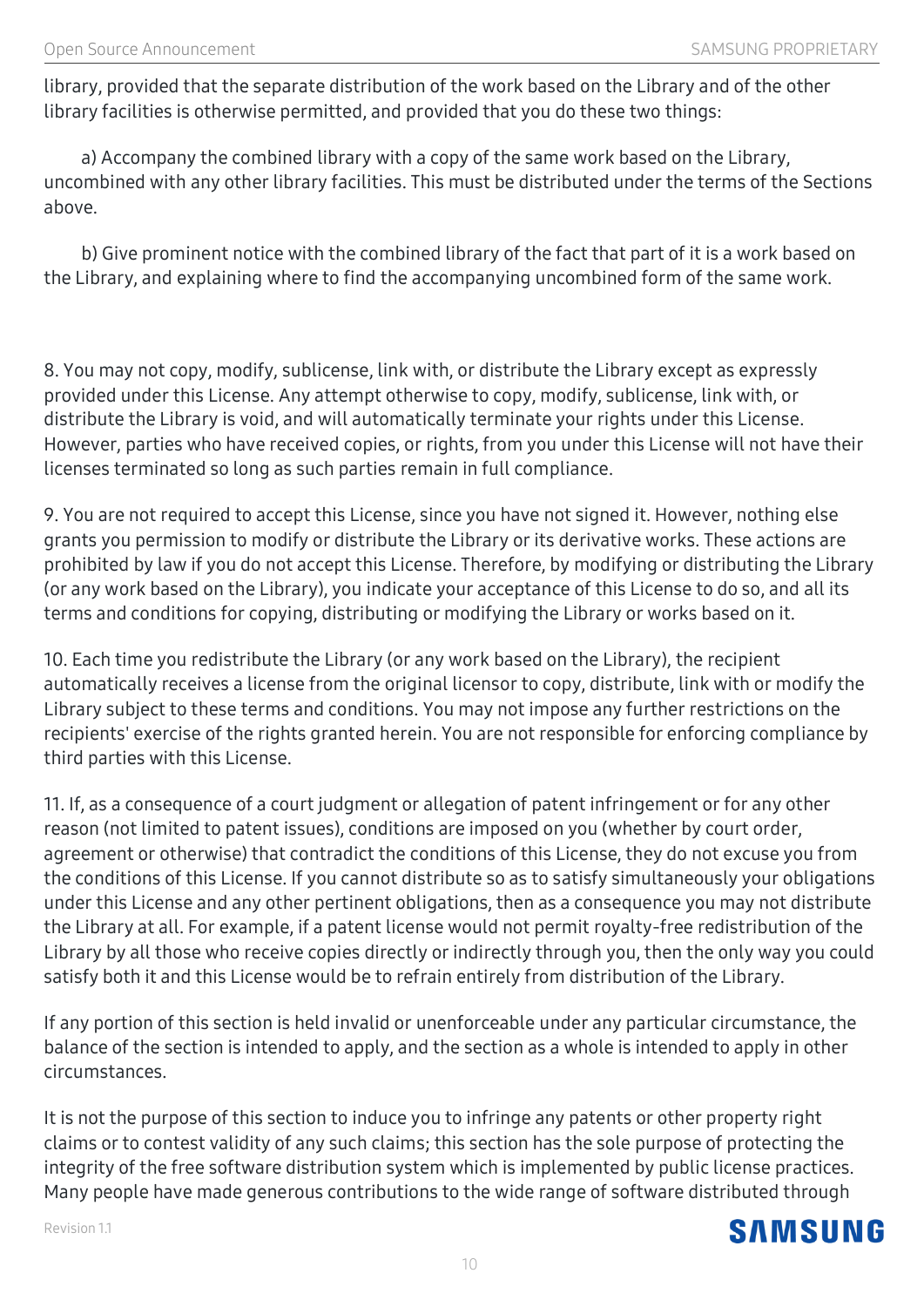that system in reliance on consistent application of that system; it is up to the author/donor to decide if he or she is willing to distribute software through any other system and a licensee cannot impose that choice.

This section is intended to make thoroughly clear what is believed to be a consequence of the rest of this License.

12. If the distribution and/or use of the Library is restricted in certain countries either by patents or by copyrighted interfaces, the original copyright holder who places the Library under this License may add an explicit geographical distribution limitation excluding those countries, so that distribution is permitted only in or among countries not thus excluded. In such case, this License incorporates the limitation as if written in the body of this License.

13. The Free Software Foundation may publish revised and/or new versions of the Lesser General Public License from time to time. Such new versions will be similar in spirit to the present version, but may differ in detail to address new problems or concerns.

Each version is given a distinguishing version number. If the Library specifies a version number of this License which applies to it and "any later version", you have the option of following the terms and conditions either of that version or of any later version published by the Free Software Foundation. If the Library does not specify a license version number, you may choose any version ever published by the Free Software Foundation.

14. If you wish to incorporate parts of the Library into other free programs whose distribution conditions are incompatible with these, write to the author to ask for permission. For software which is copyrighted by the Free Software Foundation, write to the Free Software Foundation; we sometimes make exceptions for this. Our decision will be guided by the two goals of preserving the free status of all derivatives of our free software and of promoting the sharing and reuse of software generally.

#### NO WARRANTY

15. BECAUSE THE LIBRARY IS LICENSED FREE OF CHARGE, THERE IS NO WARRANTY FOR THE LIBRARY, TO THE EXTENT PERMITTED BY APPLICABLE LAW. EXCEPT WHEN OTHERWISE STATED IN WRITING THE COPYRIGHT HOLDERS AND/OR OTHER PARTIES PROVIDE THE LIBRARY "AS IS" WITHOUT WARRANTY OF ANY KIND, EITHER EXPRESSED OR IMPLIED, INCLUDING, BUT NOT LIMITED TO, THE IMPLIED WARRANTIES OF MERCHANTABILITY AND FITNESS FOR A PARTICULAR PURPOSE. THE ENTIRE RISK AS TO THE QUALITY AND PERFORMANCE OF THE LIBRARY IS WITH YOU. SHOULD THE LIBRARY PROVE DEFECTIVE, YOU ASSUME THE COST OF ALL NECESSARY SERVICING, REPAIR OR CORRECTION.

16. IN NO EVENT UNLESS REQUIRED BY APPLICABLE LAW OR AGREED TO IN WRITING WILL ANY COPYRIGHT HOLDER, OR ANY OTHER PARTY WHO MAY MODIFY AND/OR REDISTRIBUTE THE LIBRARY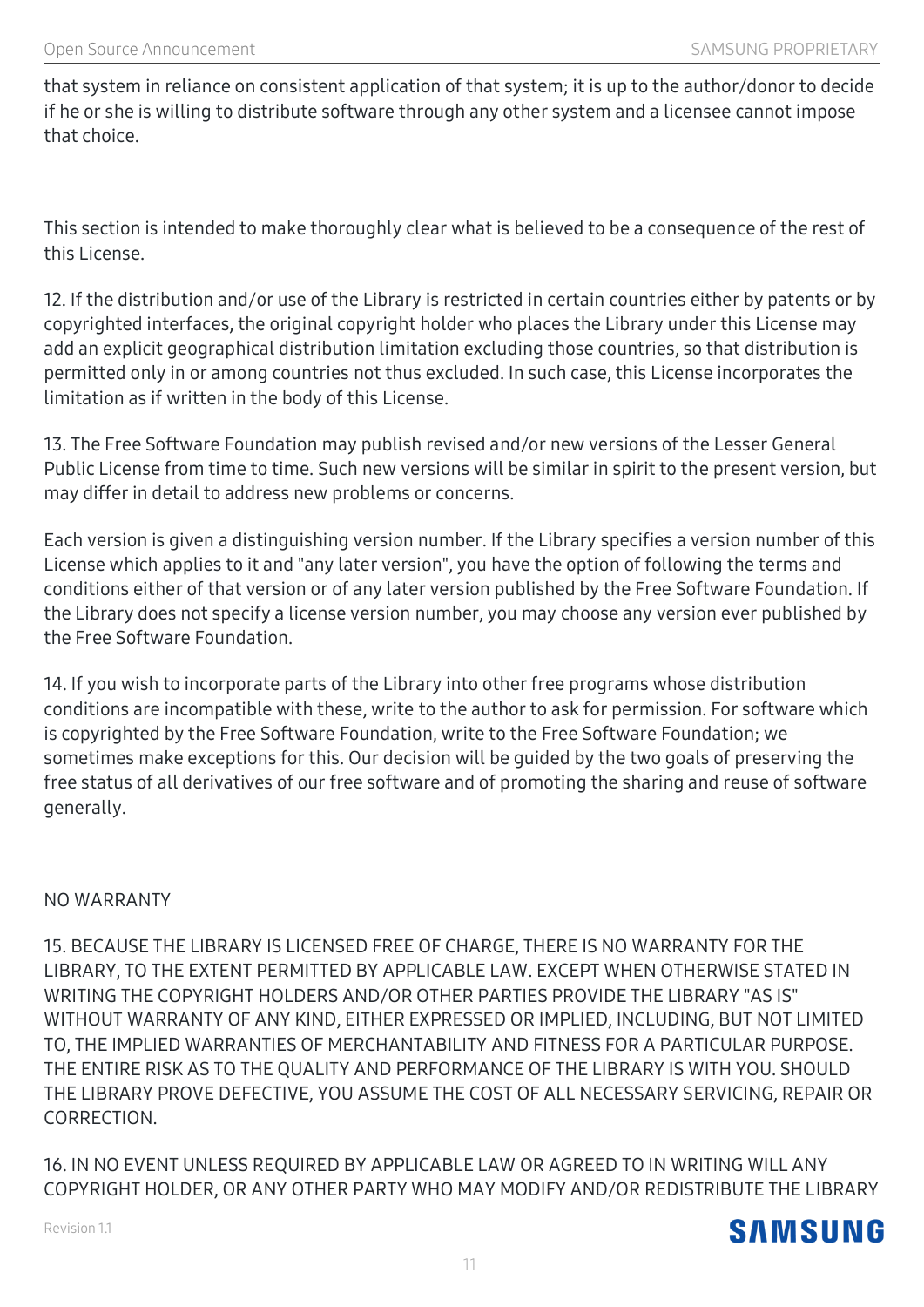AS PERMITTED ABOVE, BE LIABLE TO YOU FOR DAMAGES, INCLUDING ANY GENERAL, SPECIAL, INCIDENTAL OR CONSEQUENTIAL DAMAGES ARISING OUT OF THE USE OR INABILITY TO USE THE LIBRARY (INCLUDING BUT NOT LIMITED TO LOSS OF DATA OR DATA BEING RENDERED INACCURATE OR LOSSES SUSTAINED BY YOU OR THIRD PARTIES OR A FAILURE OF THE LIBRARY TO OPERATE WITH ANY OTHER SOFTWARE), EVEN IF SUCH HOLDER OR OTHER PARTY HAS BEEN ADVISED OF THE POSSIBILITY OF SUCH DAMAGES.

END OF TERMS AND CONDITIONS

How to Apply These Terms to Your New Libraries

If you develop a new library, and you want it to be of the greatest possible use to the public, we recommend making it free software that everyone can redistribute and change. You can do so by permitting redistribution under these terms (or, alternatively, under the terms of the ordinary General Public License).

To apply these terms, attach the following notices to the library. It is safest to attach them to the start of each source file to most effectively convey the exclusion of warranty; and each file should have at least the "copyright" line and a pointer to where the full notice is found.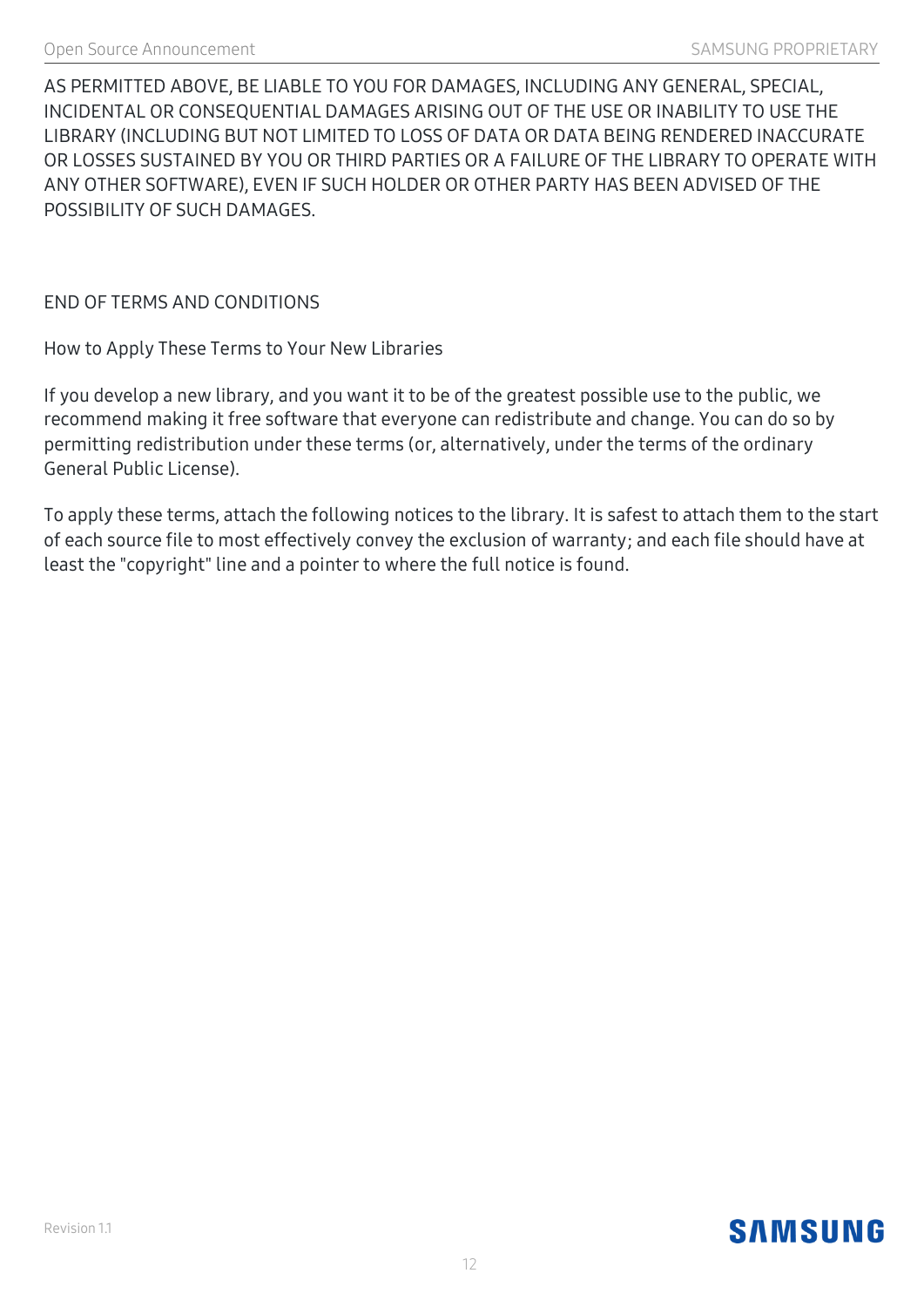# **LZ4 - Fast LZ compression algorithm (BSD 2-Clause License)**

Copyright © 2011-2012, Yann Collet.

BSD 2-Clause License (http://www.opensource.org/licenses/bsd-license.php)

\* Redistribution and use in source and binary forms, with or without modification, are permitted provided that the following conditions are met:

\* Redistributions of source code must retain the above copyright notice, this list of conditions and the following disclaimer.

\* Redistributions in binary form must reproduce the above copyright notice, this list of conditions and the following disclaimer

\* In the documentation and/or other materials provided with the distribution.

THIS SOFTWARE IS PROVIDED BY THE COPYRIGHT HOLDERS AND CONTRIBUTORS "AS IS" AND ANY EXPRESS OR IMPLIED WARRANTIES, INCLUDING, BUT NOT LIMITED TO, THE IMPLIED WARRANTIES OF MERCHANTABILITY AND FITNESS FOR

A PARTICULAR PURPOSE ARE DISCLAIMED. IN NO EVENT SHALL THE COPYRIGHT OWNER OR CONTRIBUTORS BE LIABLE FOR ANY DIRECT, INDIRECT, INCIDENTAL, SPECIAL, EXEMPLARY, OR CONSEQUENTIAL DAMAGES (INCLUDING, BUT NOT

LIMITED TO, PROCUREMENT OF SUBSTITUTE GOODS OR SERVICES; LOSS OF USE, DATA, OR PROFITS; OR BUSINESS INTERRUPTION) HOWEVER CAUSED AND ON ANY THEORY OF LIABILITY, WHETHER IN CONTRACT, STRICT LIABILITY, OR TORT

(INCLUDING NEGLIGENCE OR OTHERWISE) ARISING IN ANY WAY OUT OF THE USE OF THIS SOFTWARE, EVEN IF ADVISED OF THE POSSIBILITY OF SUCH DAMAGE.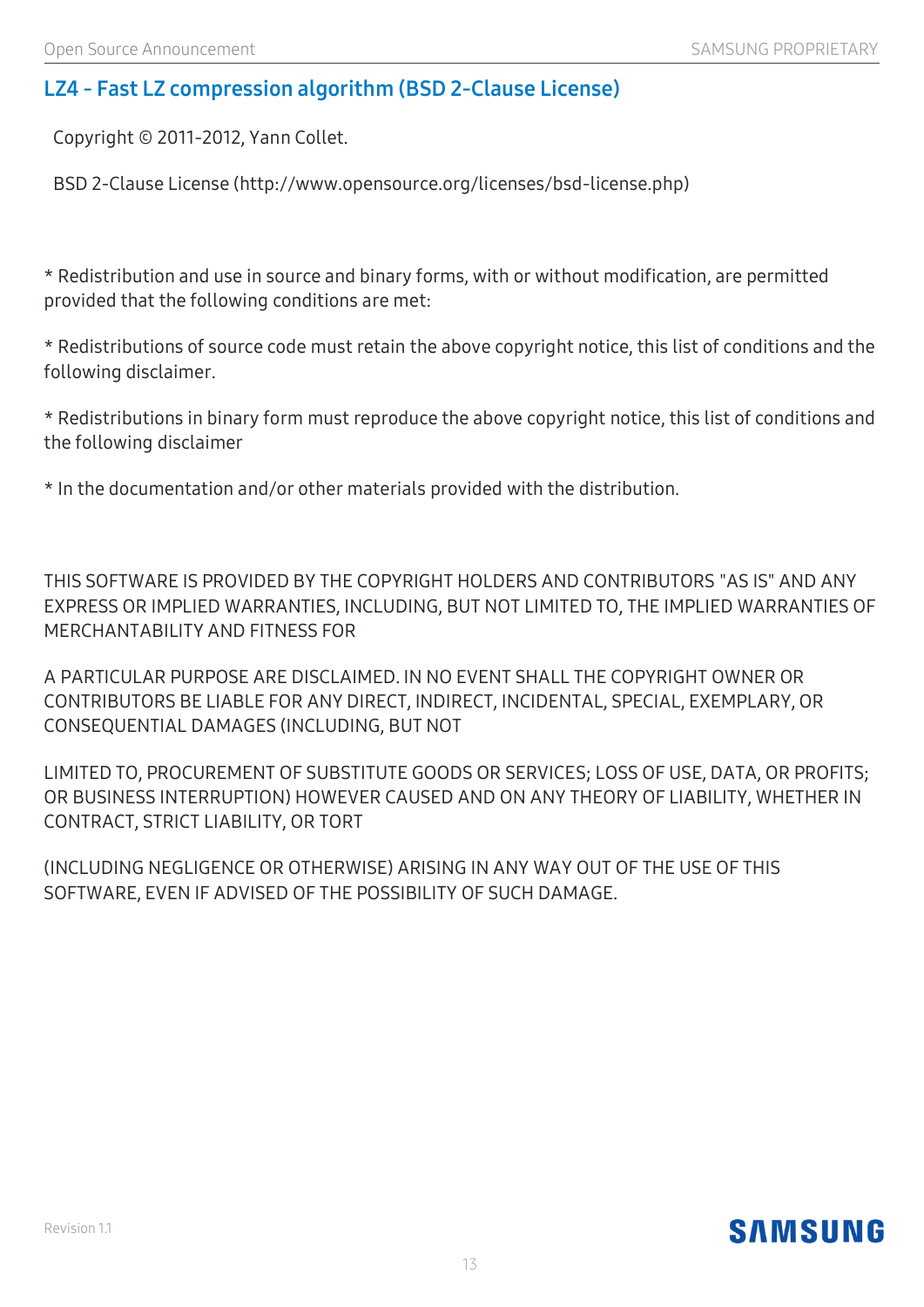# **OpenSSL (Original SSLeay License)**

Copyright (C) 1995-1998 Eric Young (eay@cryptsoft.com) All rights reserved.

This package is an SSL implementation written by Eric Young (eay@cryptsoft.com).

The implementation was written so as to conform with Netscapes SSL.

This library is free for commercial and non-commercial use as long as the following conditions are aheared to. The following conditions apply to all code found in this distribution, be it the RC4, RSA, lhash, DES, etc., code; not just the SSL code. The SSL documentation included with this distribution is covered by the same copyright terms except that the holder is Tim Hudson (tjh@cryptsoft.com).

Copyright remains Eric Young's, and as such any Copyright notices in the code are not to be removed. If this package is used in a product, Eric Young should be given attribution as the author of the parts of the library used. This can be in the form of a textual message at program startup or in documentation (online or textual) provided with the package.

Redistribution and use in source and binary forms, with or without modification, are permitted provided that the following conditions are met:

1. Redistributions of source code must retain the copyright notice, this list of conditions and the following disclaimer.

2. Redistributions in binary form must reproduce the above copyright notice, this list of conditions and the following disclaimer in the documentation and/or other materials provided with the distribution.

3. All advertising materials mentioning features or use of this software must display the following acknowledgement:

"This product includes cryptographic software written by Eric Young (eay@cryptsoft.com)"

 The word 'cryptographic' can be left out if the rouines from the library being used are not cryptographic related :-).

4. If you include any Windows specific code (or a derivative thereof) from the apps directory (application code) you must include an acknowledgement:

"This product includes software written by Tim Hudson (tjh@cryptsoft.com)"

THIS SOFTWARE IS PROVIDED BY ERIC YOUNG ``AS IS'' AND ANY EXPRESS OR IMPLIED WARRANTIES, INCLUDING, BUT NOT LIMITED TO, THE IMPLIED WARRANTIES OF MERCHANTABILITY AND FITNESS FOR A PARTICULAR PURPOSE ARE DISCLAIMED. IN NO EVENT SHALL THE AUTHOR OR CONTRIBUTORS BE LIABLE FOR ANY DIRECT, INDIRECT, INCIDENTAL, SPECIAL, EXEMPLARY, OR CONSEQUENTIAL DAMAGES (INCLUDING, BUT NOT LIMITED TO, PROCUREMENT OF SUBSTITUTE **SAMSUNG** Revision 1.1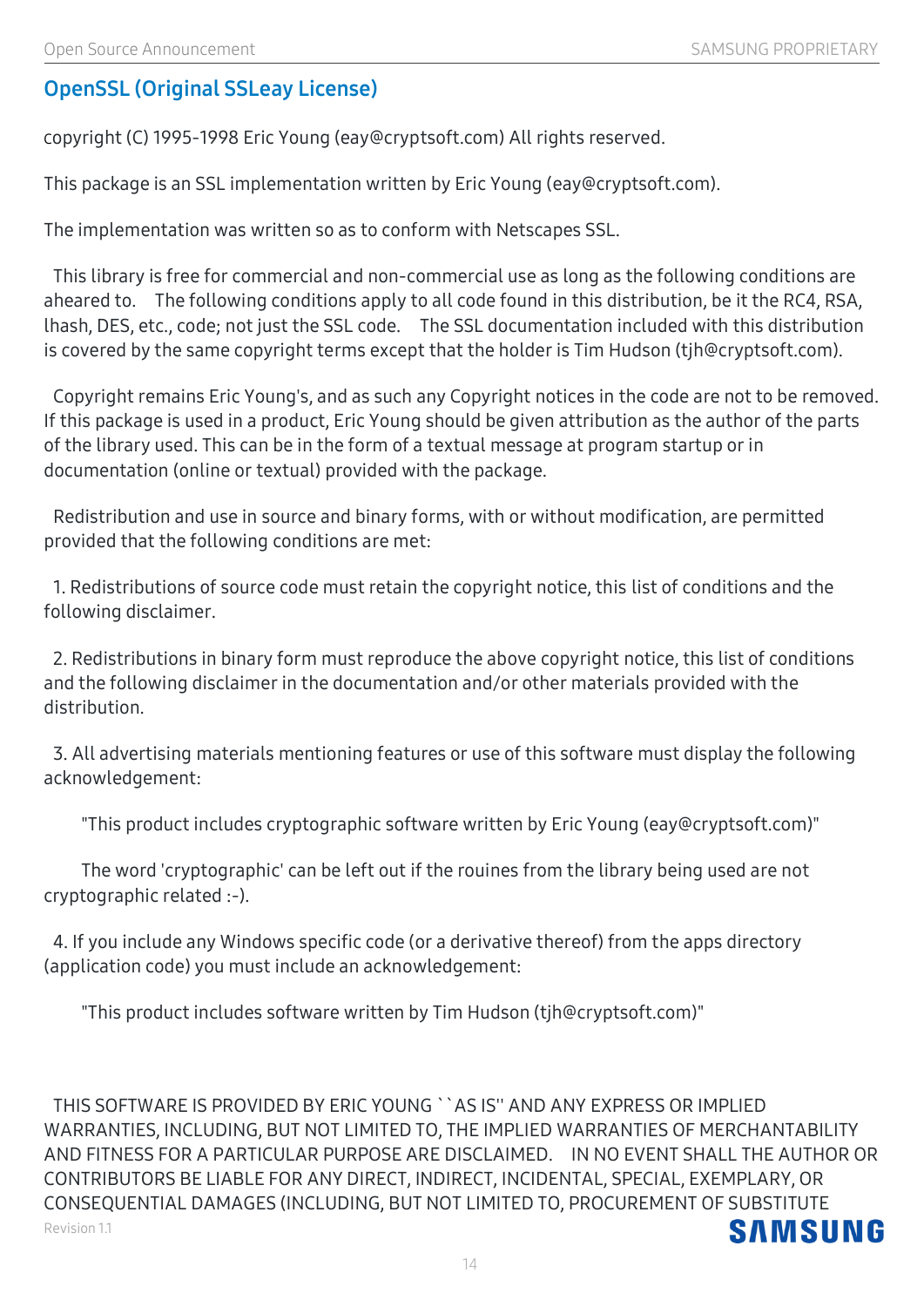GOODS OR SERVICES; LOSS OF USE, DATA, OR PROFITS; OR BUSINESS INTERRUPTION) HOWEVER CAUSED AND ON ANY THEORY OF LIABILITY, WHETHER IN CONTRACT, STRICT LIABILITY, OR TORT (INCLUDING NEGLIGENCE OR OTHERWISE) ARISING IN ANY WAY OUT OF THE USE OF THIS SOFTWARE, EVEN IF ADVISED OF THE POSSIBILITY OF SUCH DAMAGE.

The licence and distribution terms for any publically available version or derivative of this code cannot be changed. i.e. this code cannot simply be copied and put under another distribution licence [including the GNU Public Licence.]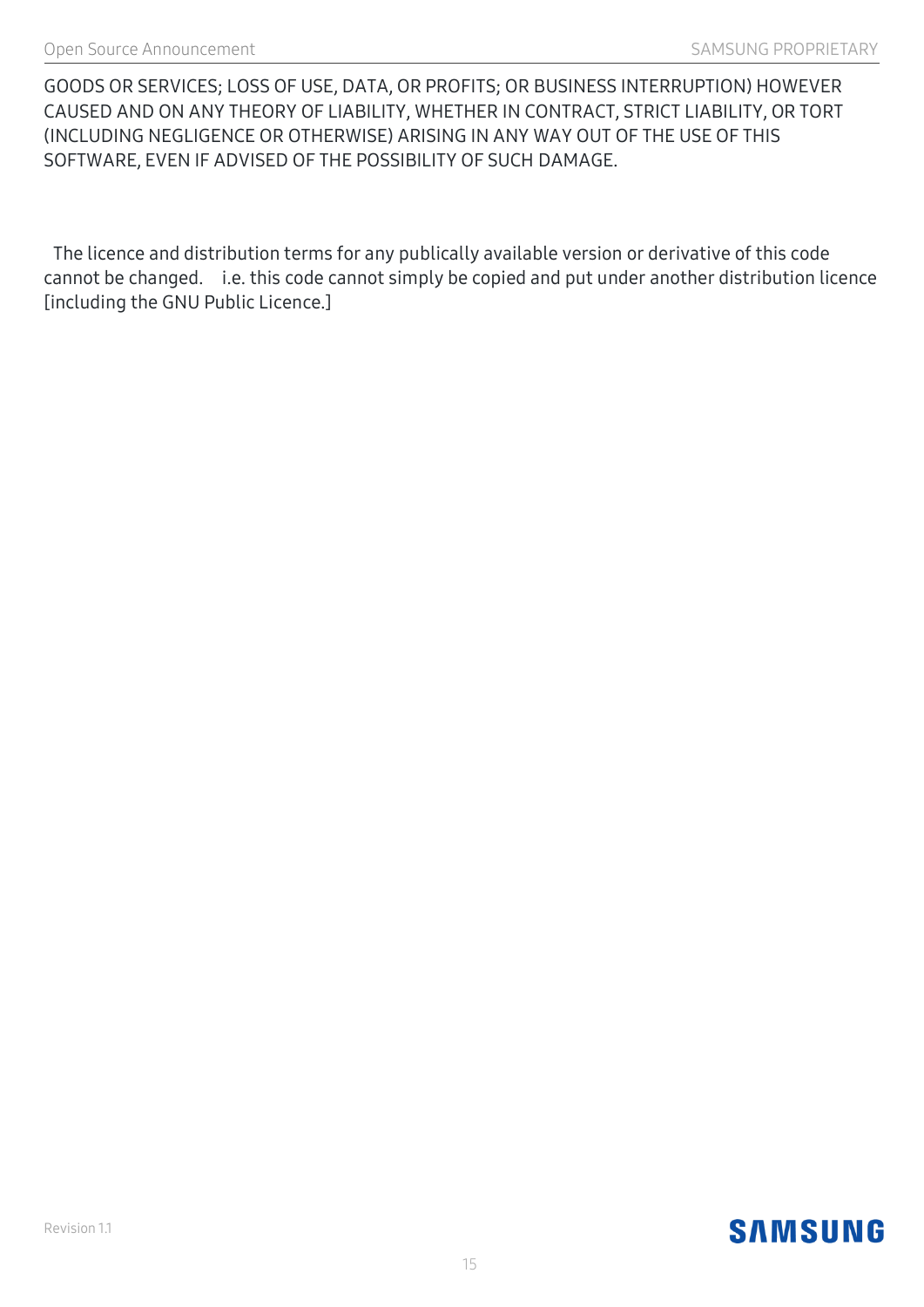# **OpenSSL (OpenSSL License)**

Copyright (c) 1998-2011 The OpenSSL Project. All rights reserved.

Redistribution and use in source and binary forms, with or without modification, are permitted provided that the following conditions are met:

1. Redistributions of source code must retain the above copyright notice, this list of conditions and the following disclaimer.

2. Redistributions in binary form must reproduce the above copyright notice, this list of conditions and the following disclaimer in the documentation and/or other materials provided with the distribution.

3. All advertising materials mentioning features or use of this software must display the following acknowledgment:

 "This product includes software developed by the OpenSSL Project for use in the OpenSSL Toolkit. (http://www.openssl.org/)"

4. The names "OpenSSL Toolkit" and "OpenSSL Project" must not be used to endorse or promote products derived from this software without prior written permission. For written permission, please contact openssl-core@openssl.org.

5. Products derived from this software may not be called "OpenSSL" nor may "OpenSSL" appear in their names without prior written permission of the OpenSSL Project.

6. Redistributions of any form whatsoever must retain the following acknowledgment:

 "This product includes software developed by the OpenSSL Project for use in the OpenSSL Toolkit (http://www.openssl.org/)"

THIS SOFTWARE IS PROVIDED BY THE OpenSSL PROJECT ``AS IS'' AND ANY EXPRESSED OR IMPLIED WARRANTIES, INCLUDING, BUT NOT LIMITED TO, THE IMPLIED WARRANTIES OF MERCHANTABILITY AND FITNESS FOR A PARTICULAR PURPOSE ARE DISCLAIMED. IN NO EVENT SHALL THE OpenSSL PROJECT OR ITS CONTRIBUTORS BE LIABLE FOR ANY DIRECT, INDIRECT, INCIDENTAL, SPECIAL, EXEMPLARY, OR CONSEQUENTIAL DAMAGES (INCLUDING, BUT NOT LIMITED TO, PROCUREMENT OF SUBSTITUTE GOODS OR SERVICES; LOSS OF USE, DATA, OR PROFITS; OR BUSINESS INTERRUPTION) HOWEVER CAUSED AND ON ANY THEORY OF LIABILITY, WHETHER IN CONTRACT, STRICT LIABILITY, OR TORT (INCLUDING NEGLIGENCE OR OTHERWISE) ARISING IN ANY WAY OUT OF THE USE OF THIS SOFTWARE, EVEN IF ADVISED OF THE POSSIBILITY OF SUCH DAMAGE.

This product includes cryptographic software written by Eric Young (eay@cryptsoft.com). This product includes software written by Tim Hudson (tjh@cryptsoft.com).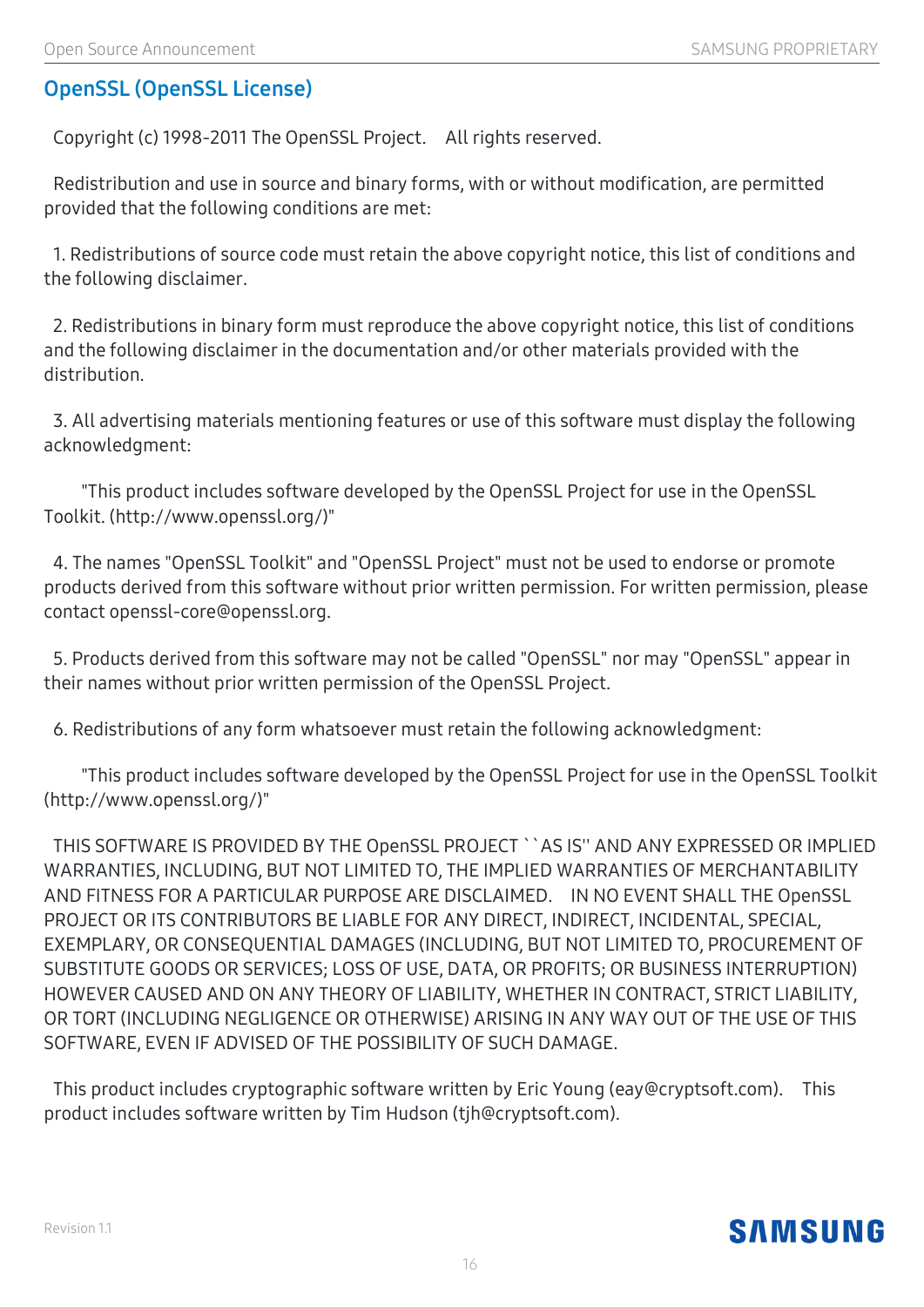### **JsonCpp (MIT-style License)**

Copyright (c) 2007-2010 Baptiste Lepilleur

Permission is hereby granted, free of charge, to any person obtaining a copy of this software and associated documentation files (the "Software"), to deal in the Software without

restriction, including without limitation the rights to use, copy, modify, merge, publish, distribute, sublicense, and/or sell copies of the Software, and to permit persons to whom the Software is

furnished to do so, subject to the following conditions:

The above copyright notice and this permission notice shall be included in all copies or substantial portions of the Software.

THE SOFTWARE IS PROVIDED "AS IS", WITHOUT WARRANTY OF ANY KIND, EXPRESS OR IMPLIED, INCLUDING BUT NOT LIMITED TO THE WARRANTIES OF MERCHANTABILITY, FITNESS FOR A PARTICULAR PURPOSE AND NONINFRINGEMENT. IN NO EVENT SHALL THE AUTHORS OR COPYRIGHT HOLDERS BE LIABLE FOR ANY CLAIM, DAMAGES OR OTHER LIABILITY, WHETHER IN AN ACTION OF CONTRACT, TORT OR OTHERWISE, ARISING FROM, OUT OF OR IN CONNECTION WITH THE SOFTWARE OR THE USE OR OTHER DEALINGS IN THE SOFTWARE.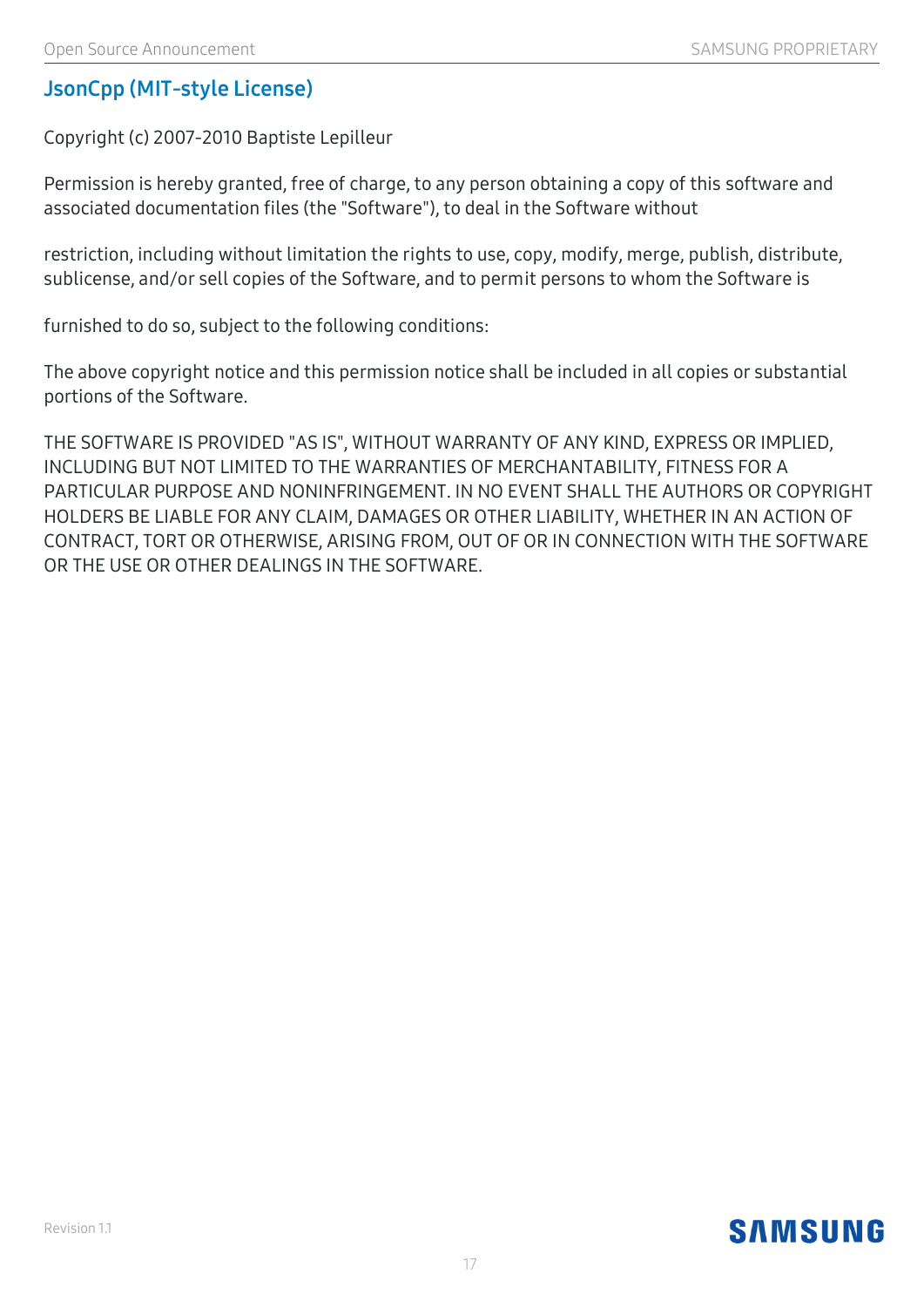### **DiskSpd (MIT License)**

The MIT License (MIT)

Copyright (c) 2014 Microsoft

Permission is hereby granted, free of charge, to any person obtaining a copy of this software and associated documentation files (the "Software"), to deal in the Software without restriction, including without limitation the rights to use, copy, modify, merge, publish, distribute, sublicense, and/or sell copies of the Software, and to permit persons to whom the Software is

furnished to do so, subject to the following conditions:

The above copyright notice and this permission notice shall be included in all copies or substantial portions of the Software.

THE SOFTWARE IS PROVIDED "AS IS", WITHOUT WARRANTY OF ANY KIND, EXPRESS OR IMPLIED, INCLUDING BUT NOT LIMITED TO THE WARRANTIES OF MERCHANTABILITY, FITNESS FOR A PARTICULAR PURPOSE AND NONINFRINGEMENT. IN NO EVENT SHALL THE AUTHORS OR COPYRIGHT HOLDERS BE LIABLE FOR ANY CLAIM, DAMAGES OR OTHER LIABILITY, WHETHER IN AN ACTION OF CONTRACT, TORT OR OTHERWISE, ARISING FROM, OUT OF OR IN CONNECTION WITH THE SOFTWARE OR THE USE OR OTHER DEALINGS IN THE SOFTWARE.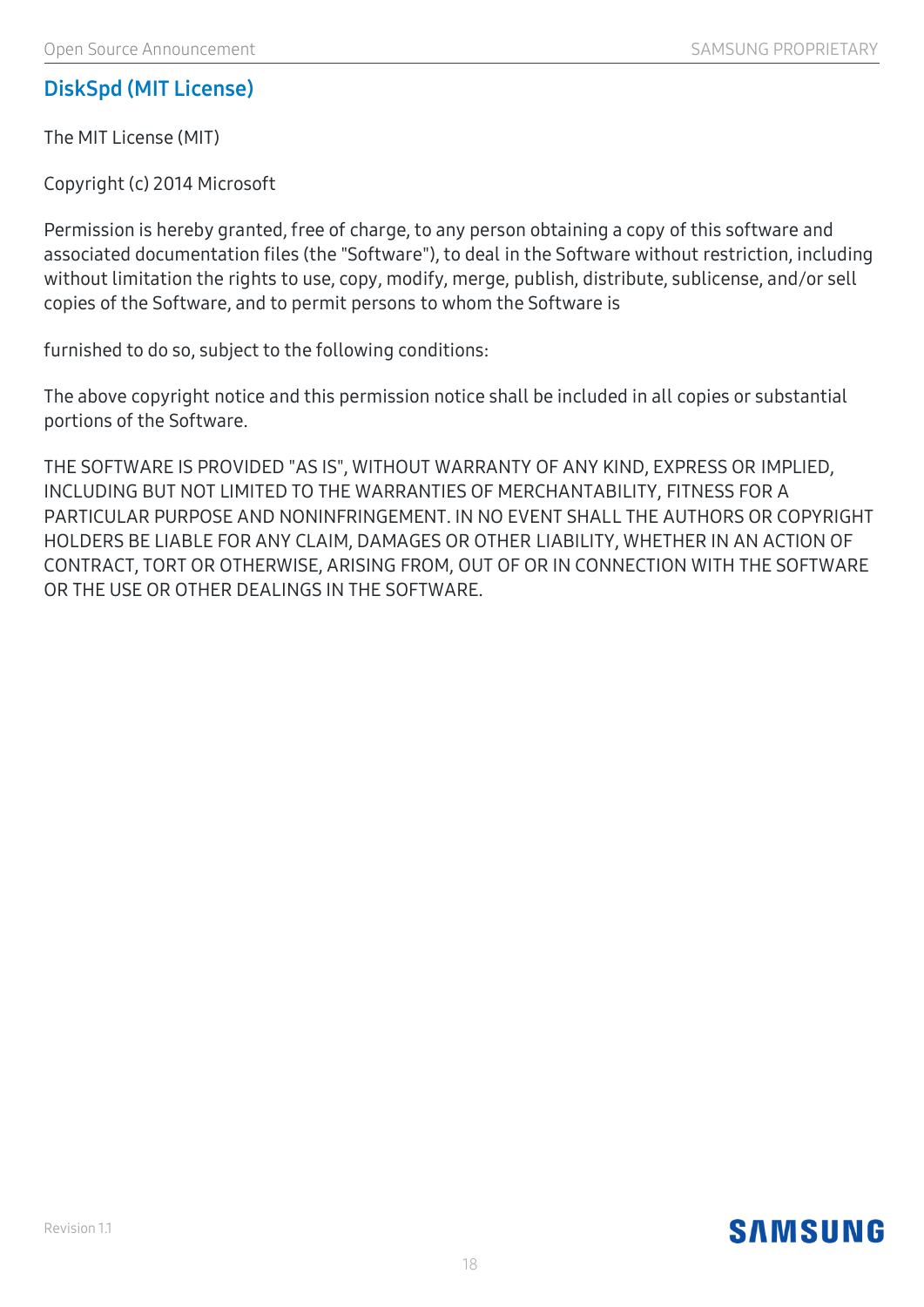#### **Newtonsoft.Json (MIT License)**

The MIT License (MIT)

Copyright (c) 2007 James Newton-King

Permission is hereby granted, free of charge, to any person obtaining a copy of this software and associated documentation files (the "Software"), to deal in the Software without restriction, including without limitation the rights to use, copy, modify, merge, publish, distribute, sublicense, and/or sell copies of the Software, and to permit persons to whom the Software is furnished to do so, subject to the following conditions:

The above copyright notice and this permission notice shall be included in all copies or substantial portions of the Software.

THE SOFTWARE IS PROVIDED "AS IS", WITHOUT WARRANTY OF ANY KIND, EXPRESS OR IMPLIED, INCLUDING BUT NOT LIMITED TO THE WARRANTIES OF MERCHANTABILITY, FITNESS FOR A PARTICULAR PURPOSE AND NONINFRINGEMENT. IN NO EVENT SHALL THE AUTHORS OR COPYRIGHT HOLDERS BE LIABLE FOR ANY CLAIM, DAMAGES OR OTHER LIABILITY, WHETHER IN AN ACTION OF CONTRACT, TORT OR OTHERWISE, ARISING FROM, OUT OF OR IN CONNECTION WITH THE SOFTWARE OR THE USE OR OTHER DEALINGS IN THE SOFTWARE.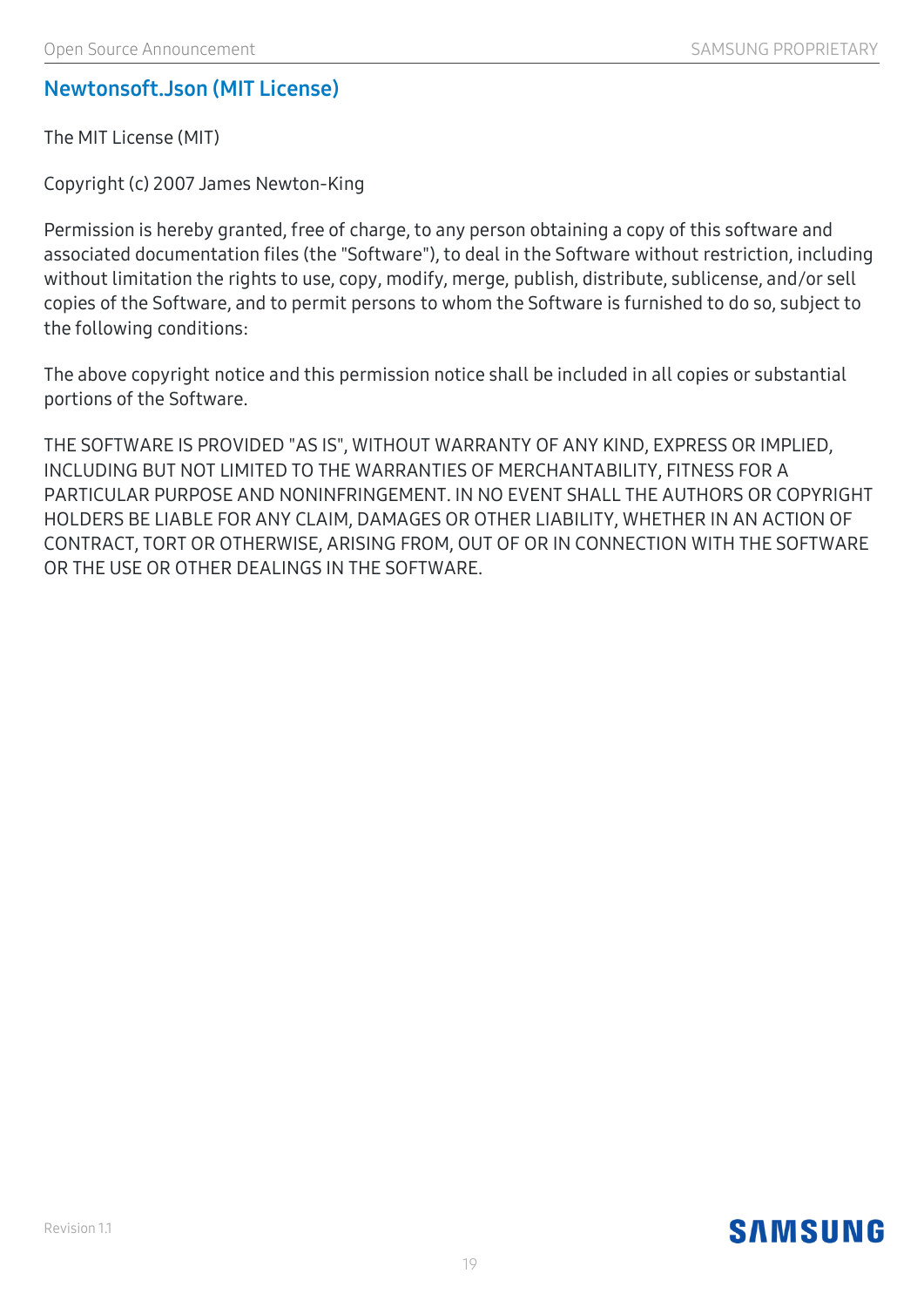#### **TaskScheduler (MIT License)**

MIT Copyright (c) 2003-2010 David Hall

Permission is hereby granted, free of charge, to any person obtaining a copy of this software and associated documentation files (the "Software"), to deal in the Software without restriction, including without limitation the rights to use, copy, modify, merge, publish, distribute, sublicense, and/or sell copies of the Software, and to permit persons to whom the Software is furnished to do so, subject to the following conditions:

The above copyright notice and this permission notice shall be included in all copies or substantial portions of the Software.

THE SOFTWARE IS PROVIDED "AS IS", WITHOUT WARRANTY OF ANY KIND, EXPRESS OR IMPLIED, INCLUDING BUT NOT LIMITED TO THE WARRANTIES OF MERCHANTABILITY, FITNESS FOR A PARTICULAR PURPOSE AND NONINFRINGEMENT. IN NO EVENT SHALL THE AUTHORS OR COPYRIGHT HOLDERS BE LIABLE FOR ANY CLAIM, DAMAGES OR OTHER LIABILITY, WHETHER IN AN ACTION OF CONTRACT, TORT OR OTHERWISE, ARISING FROM, OUT OF OR IN CONNECTION WITH THE SOFTWARE OR THE USE OR OTHER DEALINGS IN THE SOFTWARE.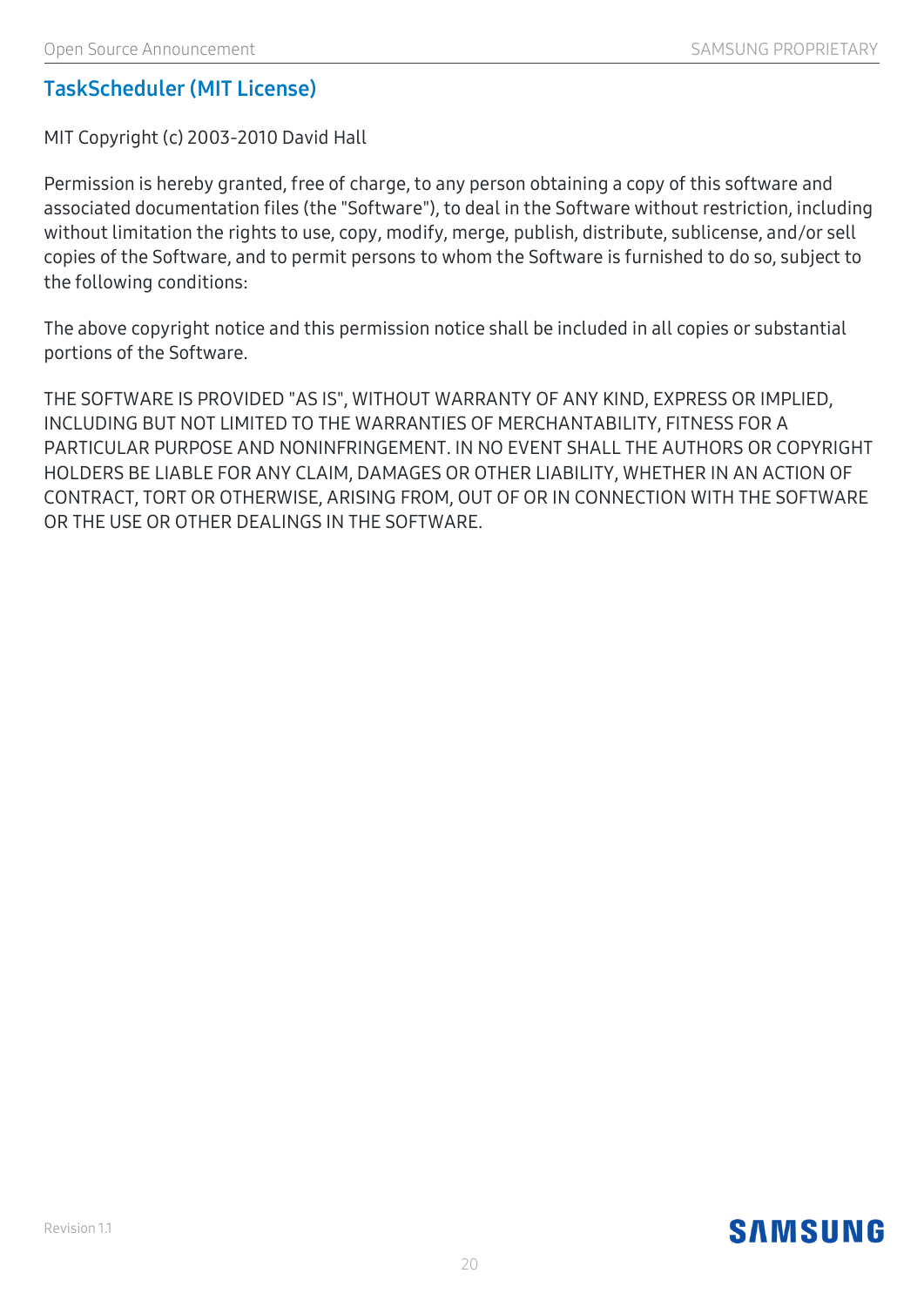#### **CMake (BSD 3-clause License)**

CMake - Cross Platform Makefile Generator

Copyright 2000-2017 Kitware, Inc. and Contributors All rights reserved.

Redistribution and use in source and binary forms, with or without modification, are permitted provided that the following conditions are met:

\* Redistributions of source code must retain the above copyright notice, this list of conditions and the following disclaimer.

\* Redistributions in binary form must reproduce the above copyright notice, this list of conditions and the following disclaimer in the documentation and/or other materials provided with the distribution.

\* Neither the name of Kitware, Inc. nor the names of Contributors may be used to endorse or promote products derived from this software without specific prior written permission.

THIS SOFTWARE IS PROVIDED BY THE COPYRIGHT HOLDERS AND CONTRIBUTORS "AS IS" AND ANY EXPRESS OR IMPLIED WARRANTIES, INCLUDING, BUT NOT LIMITED TO, THE IMPLIED WARRANTIES OF MERCHANTABILITY AND FITNESS FOR

A PARTICULAR PURPOSE ARE DISCLAIMED. IN NO EVENT SHALL THE COPYRIGHT HOLDER OR CONTRIBUTORS BE LIABLE FOR ANY DIRECT, INDIRECT, INCIDENTAL, SPECIAL, EXEMPLARY, OR CONSEQUENTIAL DAMAGES (INCLUDING, BUT NOT

LIMITED TO, PROCUREMENT OF SUBSTITUTE GOODS OR SERVICES; LOSS OF USE, DATA, OR PROFITS; OR BUSINESS INTERRUPTION) HOWEVER CAUSED AND ON ANY THEORY OF LIABILITY, WHETHER IN CONTRACT, STRICT LIABILITY, OR TORT

(INCLUDING NEGLIGENCE OR OTHERWISE) ARISING IN ANY WAY OUT OF THE USE OF THIS SOFTWARE, EVEN IF ADVISED OF THE POSSIBILITY OF SUCH DAMAGE.

------------------------------------------------------------------------------

The following individuals and institutions are among the Contributors:

- \* Aaron C. Meadows <cmake@shadowguarddev.com>
- \* Adriaan de Groot <groot@kde.org>
- \* Aleksey Avdeev <solo@altlinux.ru>
- \* Alexander Neundorf <neundorf@kde.org>
- \* Alexander Smorkalov <alexander.smorkalov@itseez.com>

Revision 1.1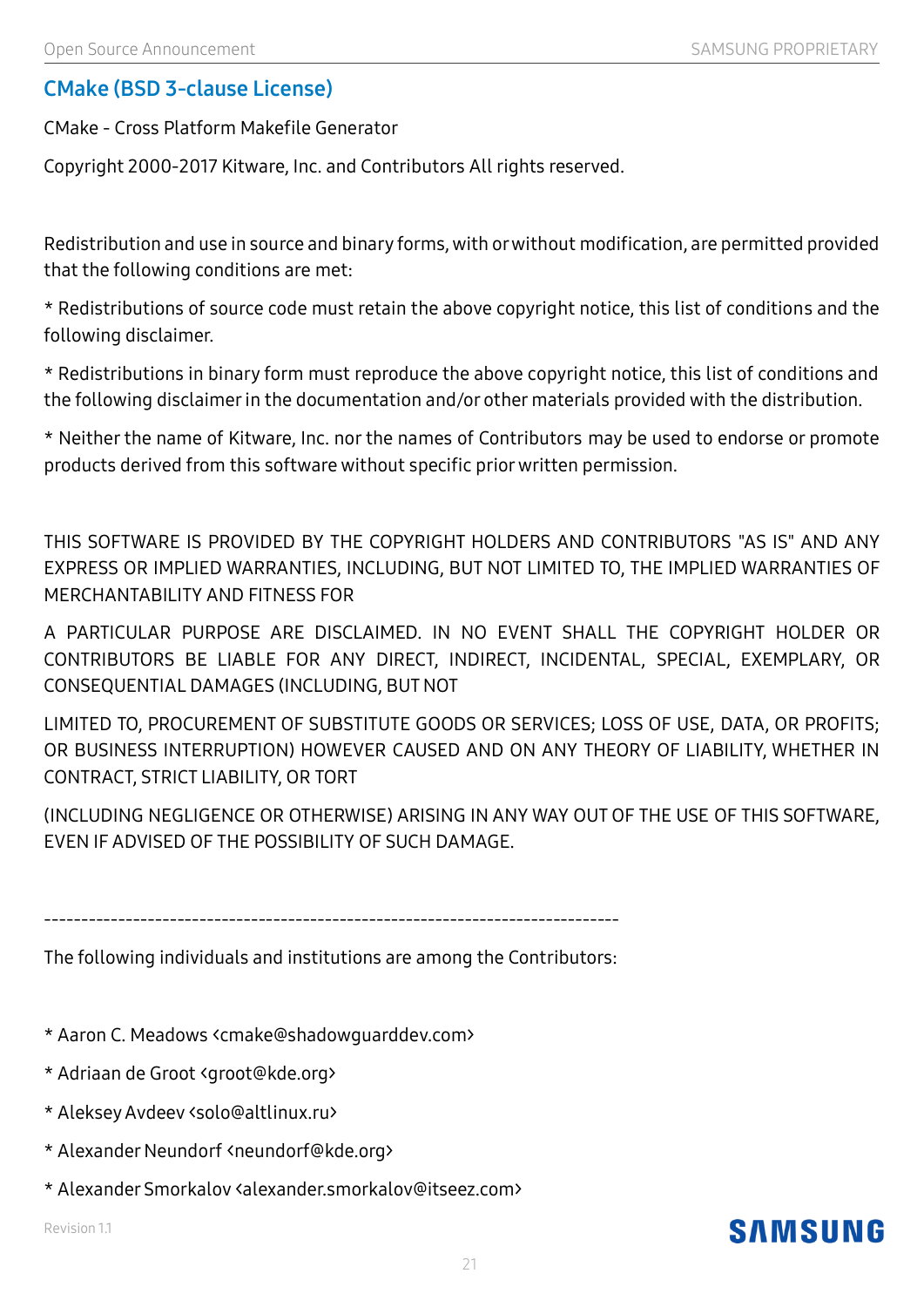- \* Alexey Sokolov <sokolov@google.com>
- \* Alex Turbov <i.zaufi@gmail.com>
- \* Andreas Pakulat <apaku@gmx.de>
- \* Andreas Schneider <asn@cryptomilk.org>
- \* André Rigland Brodtkorb <Andre.Brodtkorb@ifi.uio.no>
- \* Axel Huebl, Helmholtz-Zentrum Dresden Rossendorf
- \* Benjamin Eikel
- \* Bjoern Ricks <bjoern.ricks@gmail.com>
- \* Brad Hards <bradh@kde.org>
- \* Christopher Harvey
- \* Christoph Grüninger <foss@grueninger.de>
- \* Clement Creusot <creusot@cs.york.ac.uk>
- \* Daniel Blezek <blezek@gmail.com>
- \* Daniel Pfeifer <daniel@pfeifer-mail.de>
- \* Enrico Scholz <enrico.scholz@informatik.tu-chemnitz.de>
- \* Eran Ifrah <eran.ifrah@gmail.com>
- \* Esben Mose Hansen, Ange Optimization ApS
- \* Geoffrey Viola <geoffrey.viola@asirobots.com>
- \* Google Inc
- \* Gregor Jasny
- \* Helio Chissini de Castro <helio@kde.org>
- \* Ilya Lavrenov <ilya.lavrenov@itseez.com>
- \* Insight Software Consortium <insightsoftwareconsortium.org>
- \* Jan Woetzel
- \* Kelly Thompson <kgt@lanl.gov>
- \* Konstantin Podsvirov <konstantin@podsvirov.pro>
- \* Mario Bensi <mbensi@ipsquad.net>
- \* Mathieu Malaterre <mathieu.malaterre@gmail.com>
- \* Matthaeus G. Chajdas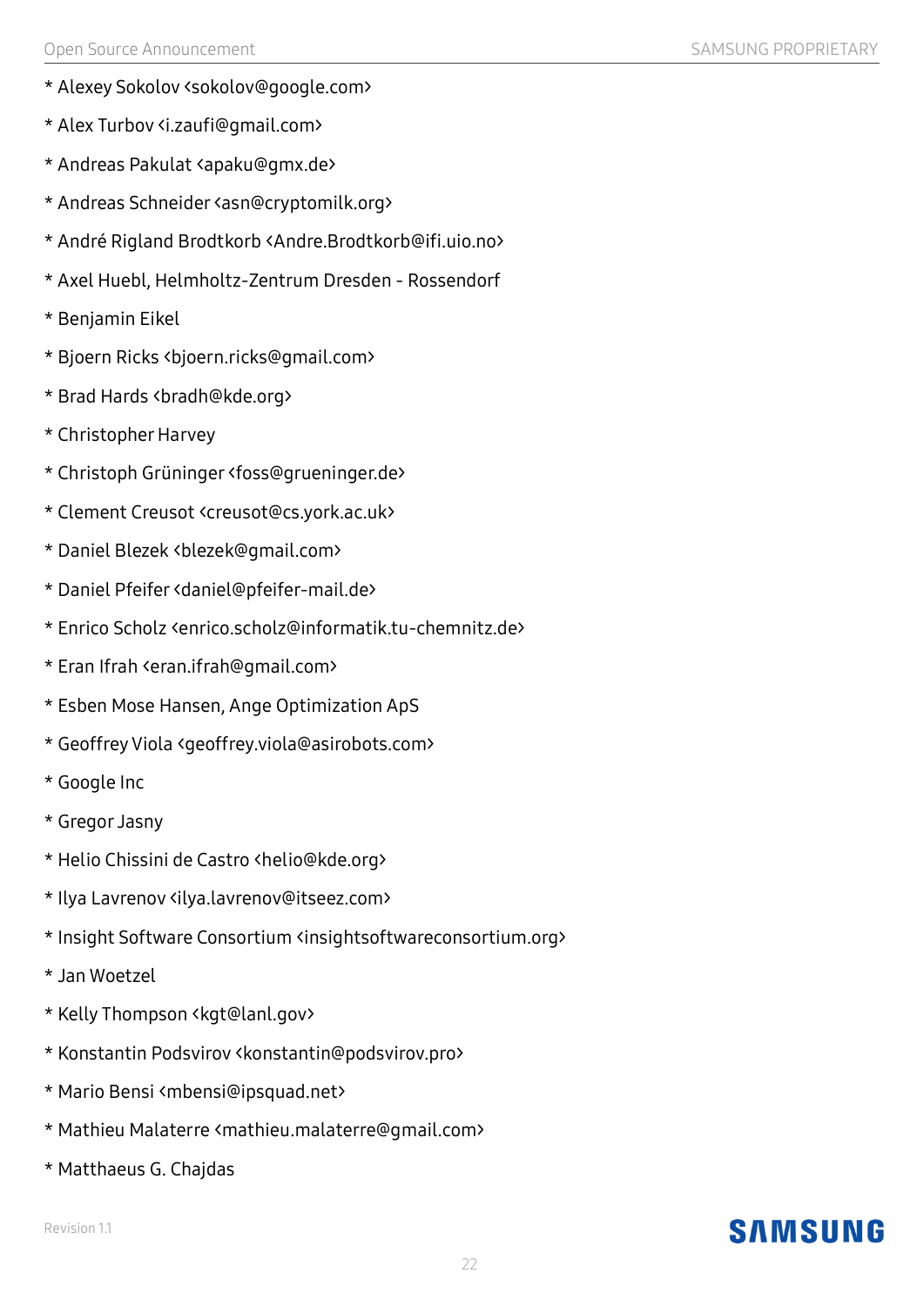- \* Matthias Kretz <kretz@kde.org>
- \* Matthias Maennich <matthias@maennich.net>
- \* Michael Stürmer
- \* Miguel A. Figueroa-Villanueva
- \* Mike Jackson
- \* Mike McQuaid <mike@mikemcquaid.com>
- \* Nicolas Bock <nicolasbock@gmail.com>
- \* Nicolas Despres <nicolas.despres@gmail.com>
- \* Nikita Krupen'ko <krnekit@gmail.com>
- \* NVIDIA Corporation <www.nvidia.com>
- \* OpenGamma Ltd. <opengamma.com>
- \* Per Øyvind Karlsen <peroyvind@mandriva.org>
- \* Peter Collingbourne <peter@pcc.me.uk>
- \* Petr Gotthard <gotthard@honeywell.com>
- \* Philip Lowman <philip@yhbt.com>
- \* Philippe Proulx <pproulx@efficios.com>
- \* Raffi Enficiaud, Max Planck Society
- \* Raumfeld <raumfeld.com>
- \* Roger Leigh <rleigh@codelibre.net>
- \* Rolf Eike Beer <eike@sf-mail.de>
- \* Roman Donchenko <roman.donchenko@itseez.com>
- \* Roman Kharitonov <roman.kharitonov@itseez.com>
- \* Ruslan Baratov
- \* Sebastian Holtermann <sebholt@xwmw.org>
- \* Stephen Kelly <steveire@gmail.com>
- \* Sylvain Joubert <joubert.sy@gmail.com>
- \* Thomas Sondergaard <ts@medical-insight.com>
- \* Tobias Hunger <tobias.hunger@qt.io>
- \* Todd Gamblin <tgamblin@llnl.gov>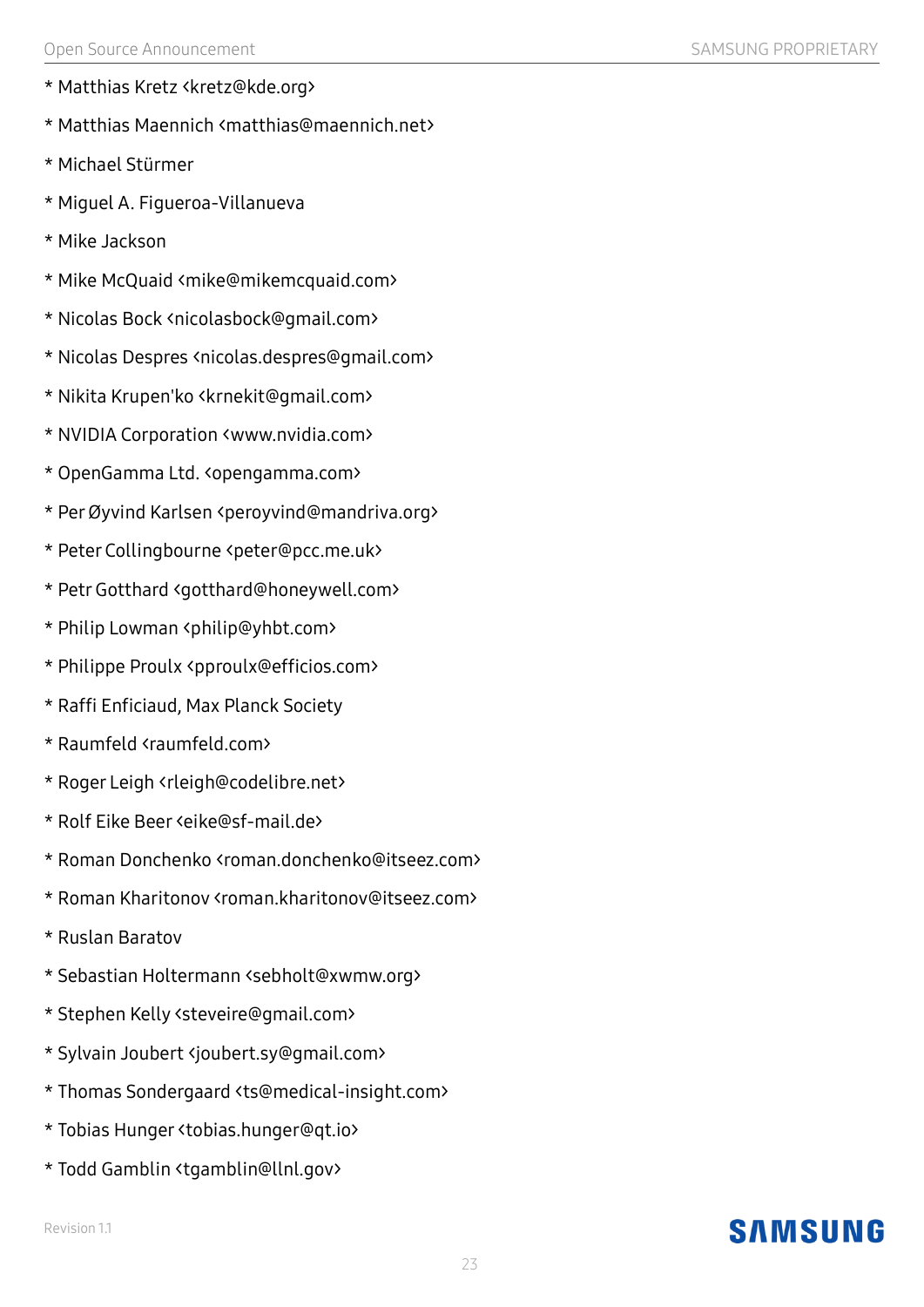- \* Tristan Carel
- \* University of Dundee
- \* Vadim Zhukov
- \* Will Dicharry <wdicharry@stellarscience.com>

See version control history for details of individual contributions.

The above copyright and license notice applies to distributions of CMake in source and binary form. Third-party software packages supplied with CMake under compatible licenses provide their own copyright notices documented in corresponding subdirectories or source files.

------------------------------------------------------------------------------

CMake was initially developed by Kitware with the following sponsorship:

\* National Library of Medicine at the National Institutes of Health as part of the Insight Segmentation and Registration Toolkit (ITK).

\* US National Labs (Los Alamos, Livermore, Sandia) ASC Parallel Visualization Initiative.

\* National Alliance for Medical Image Computing (NAMIC) is funded by the National Institutes of Health through the NIH Roadmap for Medical Research, Grant U54 EB005149.

\* Kitware, Inc.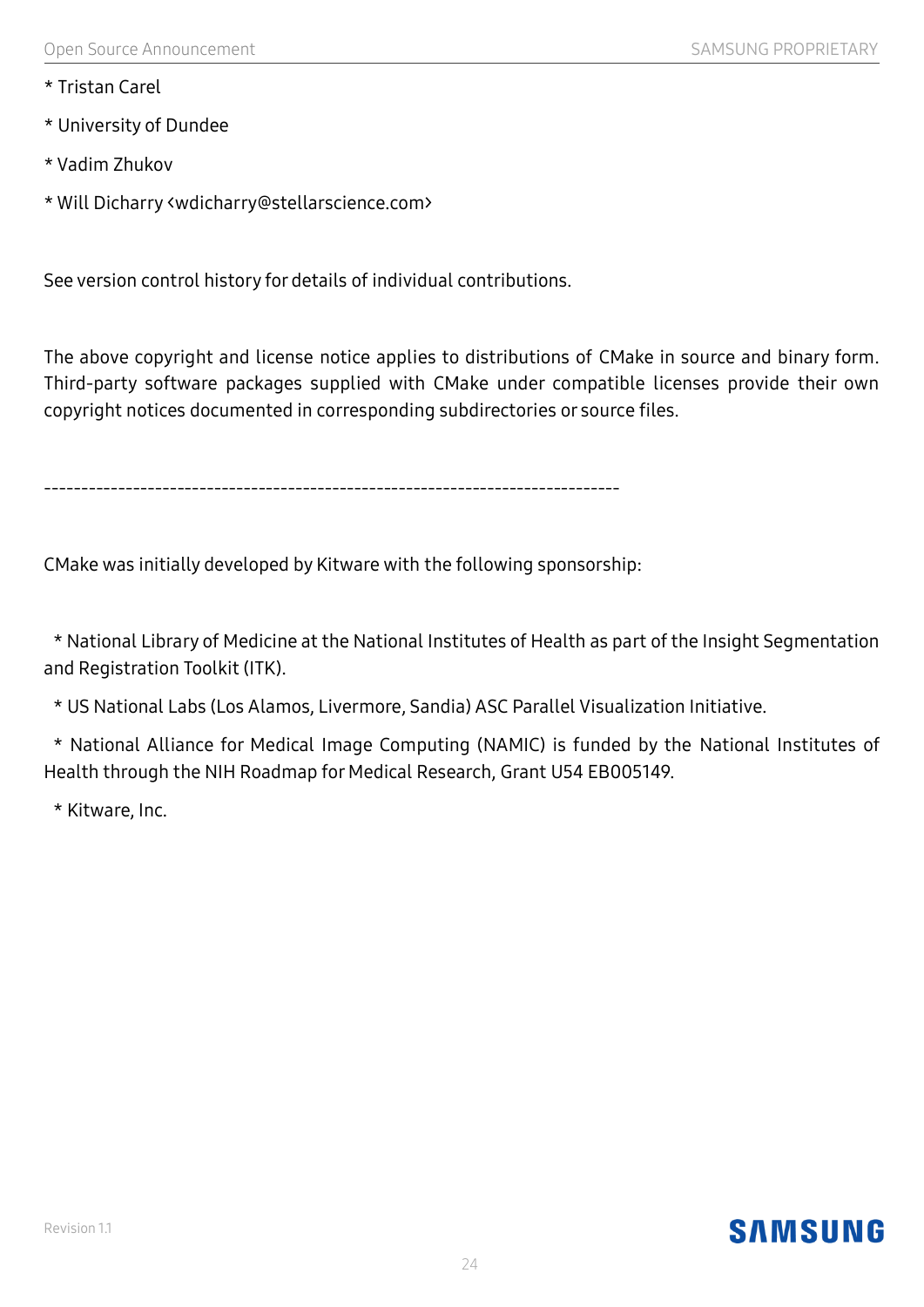**SAMSUNG** 

### **libarchive (New BSD License)**

The libarchive distribution as a whole is Copyright by Tim Kientzle and is subject to the copyright notice reproduced at the bottom of this file.

Each individual file in this distribution should have a clear copyright/licensing statement at the beginning of the file. If any do not, please let me know and I will rectify it. The following is intended to summarize the copyright status of the individual files; the actual statements in the files are controlling.

\* Except as listed below, all C sources (including .c and .h files) and documentation files are subject to the copyright notice reproduced at the bottom of this file.

\* The following source files are also subject in whole or in part to a 3-clause UC Regents copyright; please read the individual source files for details:

libarchive/archive\_entry.c

libarchive/archive\_read\_support\_filter\_compress.c

libarchive/archive\_write\_add\_filter\_compress.c

libarchive/mtree.5

\* The following source files are in the public domain: libarchive/archive\_getdate.c

\* The build files---including Makefiles, configure scripts, and auxiliary scripts used as part of the compile process---have widely varying licensing terms. Please check individual files before distributing them to see if those restrictions apply to you.

I intend for all new source code to use the license below and hope overtime to replace code with other licenses with new implementations that

do use the license below. The varying licensing of the build scripts seems to be an unavoidable mess.

Copyright (c) 2003-2009 <author(s)> All rights reserved.

Redistribution and use in source and binary forms, with or without modification, are permitted provided